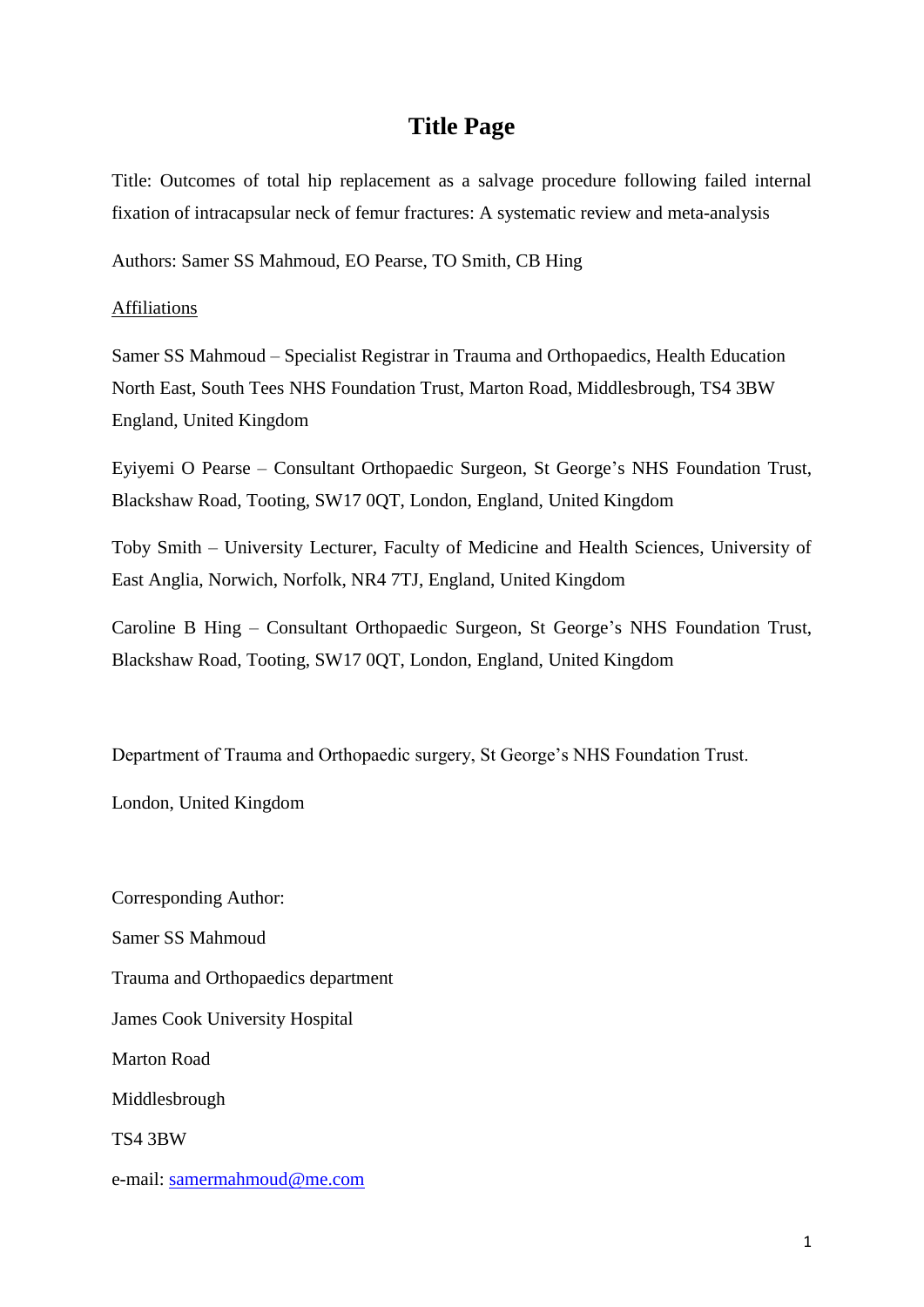**Keywords**: Femur, neck, fracture, intracapsular, hip, fixation, replacement, arthroplasty, outcomes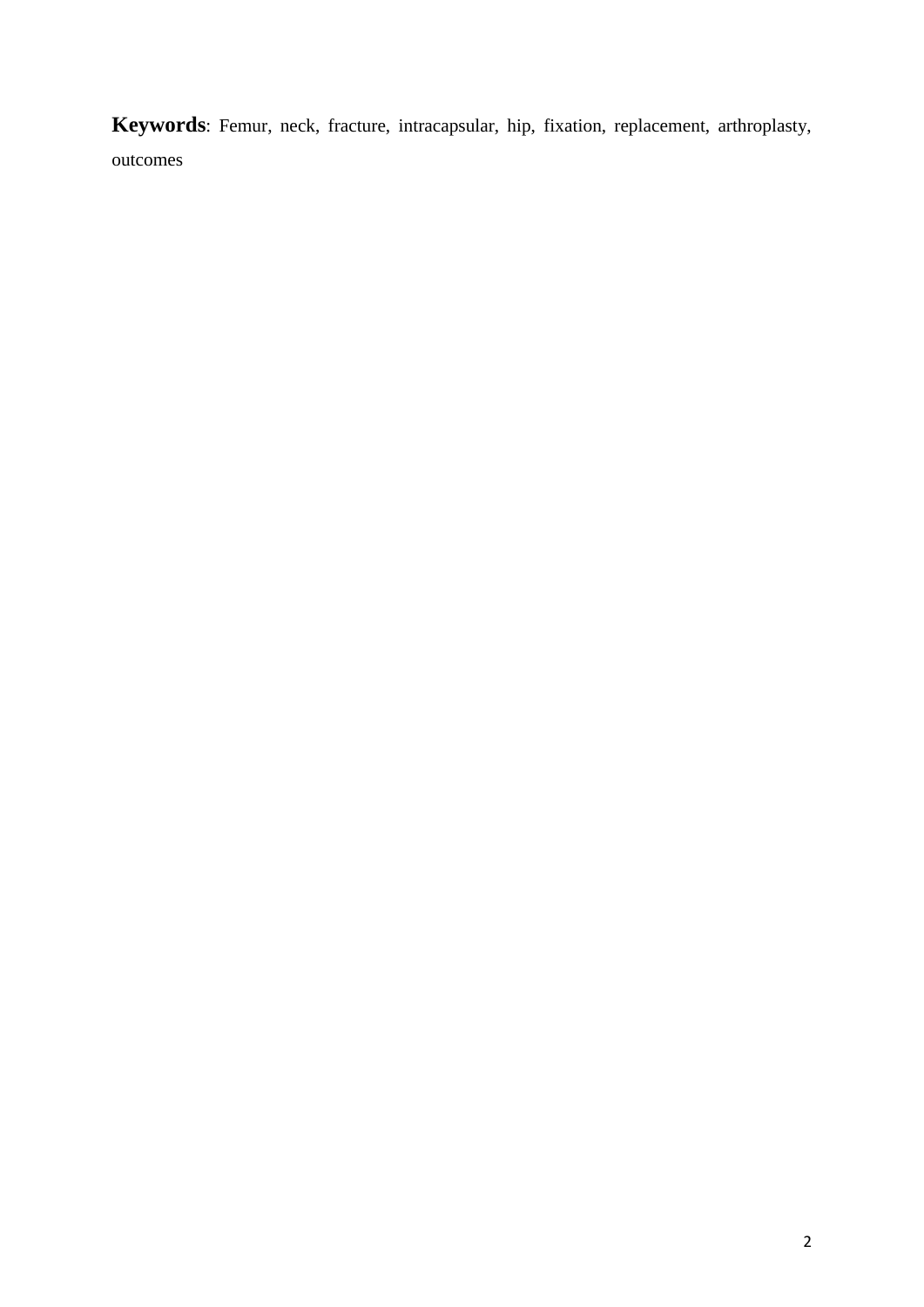### **Abstract**

The management of intracapsular femoral neck fractures in independently mobile patients remains controversial. Successful fixation obviates the limitations of arthroplasty for this group of patients, however with fixation failure rates as high as 30%, the outcome of revision surgery to salvage total hip replacement (THR) must be considered. We carried out this review to determine the outcome of salvage THR and how this compares to primary THR for fracture. We performed a PRISMA compliant systematic review using the PubMed, EMBASE and Cochrane libraries databases. A meta-analysis was performed when possible and a narrative synthesis when a meta-analysis was not possible. Our analysis revealed a significantly increased risk of complications including deep infection, early dislocation and peri-prosthetic fracture when salvage THR was compared with primary THR for an intracapsular femoral neck fracture (overall risk ratio of 3.15). Functional outcomes assessment using EQ5D were not significantly different (p=0.3).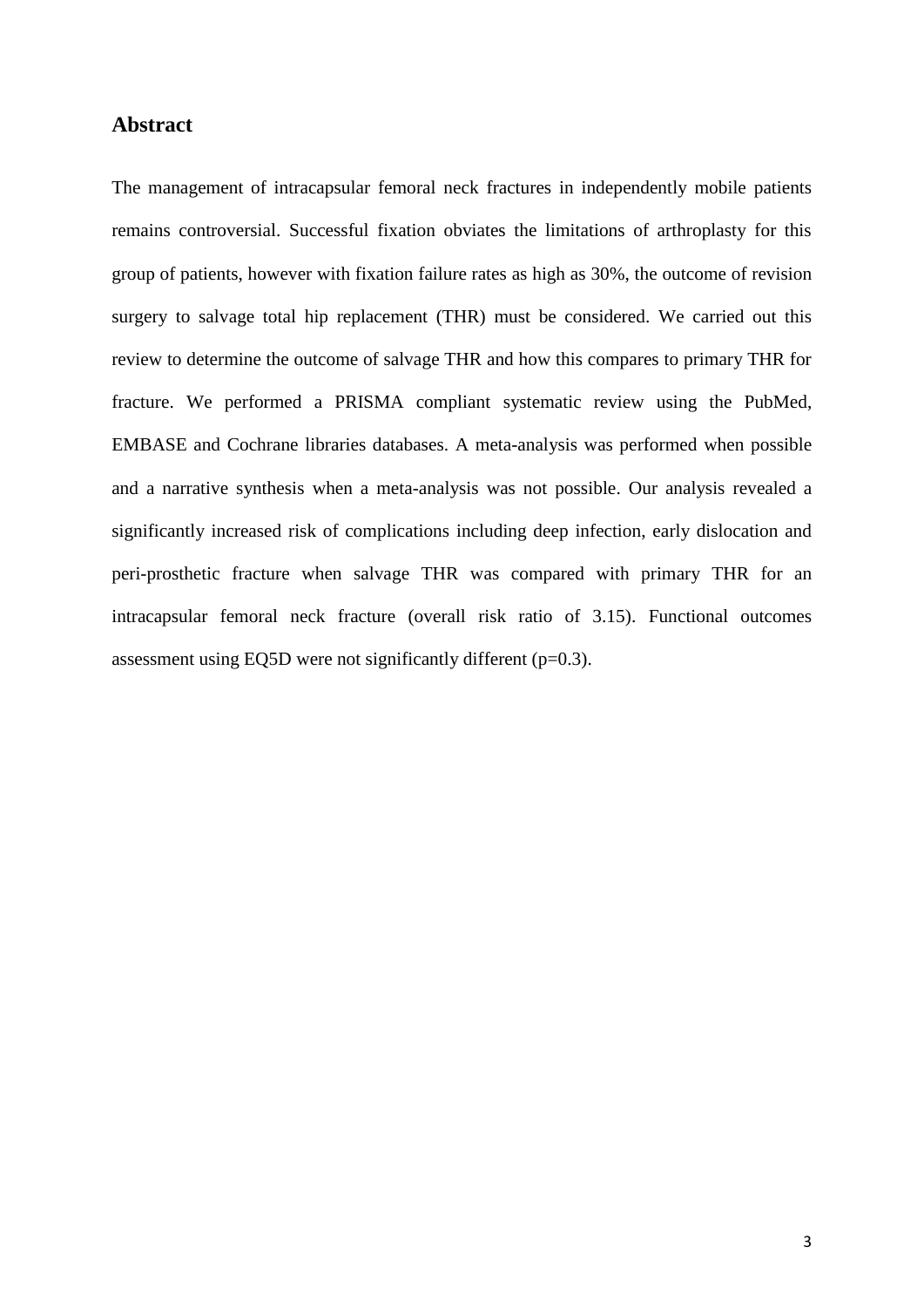## **Introduction**

The ideal treatment of displaced intracapsular neck of femur fractures (ICNOF) in independently mobile patients remains controversial. This category of patients constituted 8.8% of the total femoral neck fracture cohort in the United Kingdom (UK) in  $2013<sup>1</sup>$ . The incidence of ICNOF in this group of patients is steadily rising and with femoral neck fracture management reaching an annual cost of two billion pounds limited by fiscal resources, treatment must be based on good patient outcomes and cost-effectiveness $^{1,2}$ .

In physically demanding adults, arthroplasty has its limitations as there is a high risk of wear with resultant aseptic loosening and early revision<sup>3</sup>. Whilst successful reduction and fixation of these fractures obviates these limitations, the reported failure rate of fixation and risk of revision to total hip replacement (THR) is as high as  $30\%$ <sup>4</sup>. As a result, consideration of the outcome of THR for failed osteosynthesis (salvage THR) must form part of the decision making process when considering how best to treat displaced ICNOF in this group of patients.

The aim of this systematic review was to present the outcome of salvage THR in terms of complication rate and functional outcome.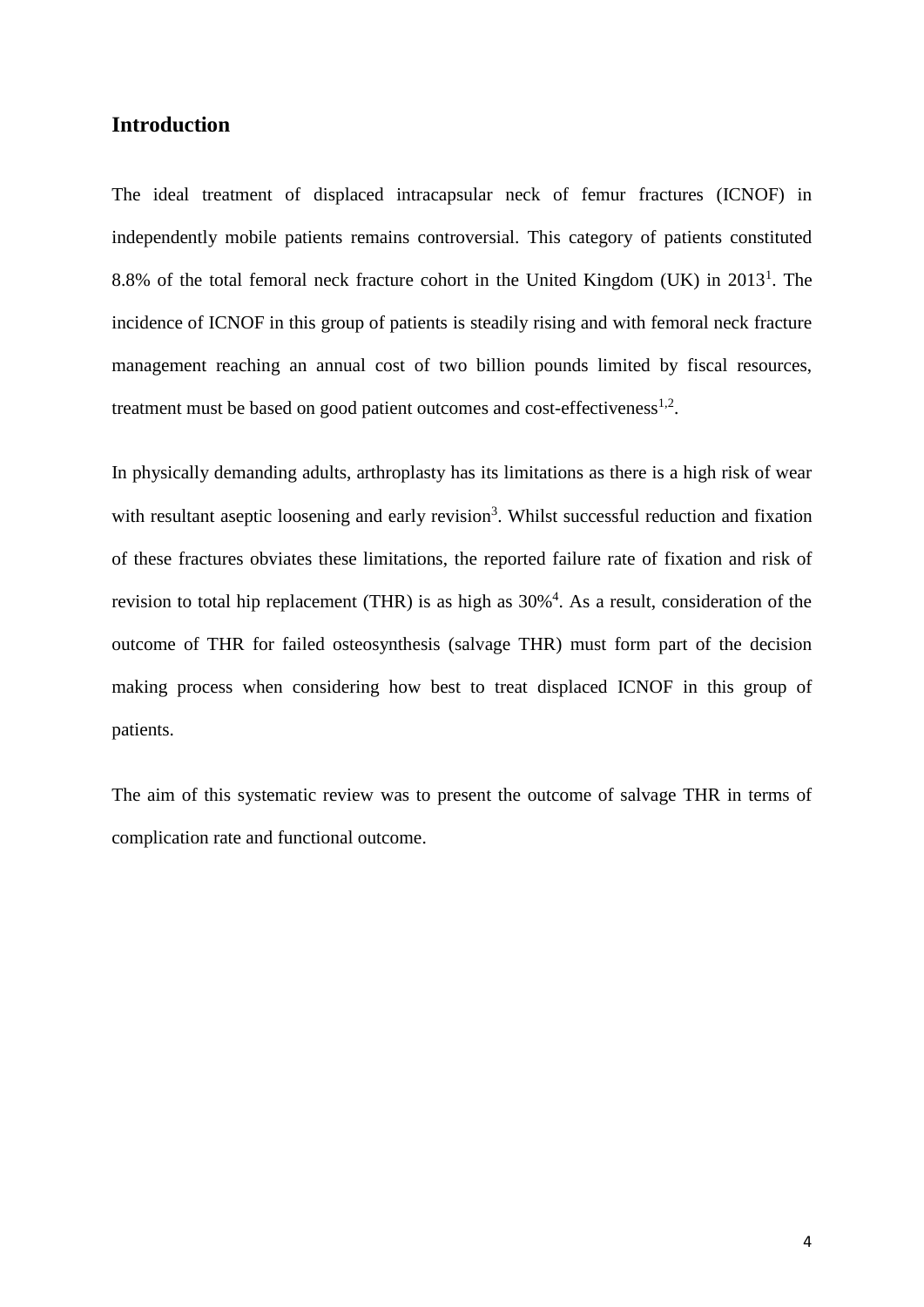## **Materials and Methods**

### **Search Strategy**

A PRISMA compliant systematic review was undertaken<sup>5</sup>. We searched the published online databases PubMed, EMBASE and The Cochrane Library from inception to March 2015. Online available conference proceedings from 2004 to March 2015 were reviewed to identify relevant abstracts. These included the British Orthopaedic Association (BOA), British Hip Society (BHS), American Academy of Orthopaedic Surgeons (AAOS), American Association of Hip and Knee Surgeons (AAHKS) and International Society for Technology in Arthroplasty (ISTA). The UK National Hip Fracture Database (NHFD) 2013 and 2014 reports were also considered for further information<sup>1</sup>.

The MeSH terms used included "Hip", "Neck of Femur", "Femur", "Femoral" AND "Fracture", "Intracapsular" AND "Intra-articular", "Internal" AND "Fixation", "Hip", "Arthroplasty", "Replacement" AND "Prosthesis". The reference lists of included articles were reviewed for additional records.

#### **Eligibility Criteria**

All studies investigating the outcomes of THR following failed fixation of an ICNOF were eligible. Translation was sought for non–English language published material. Included studies were limited to level I – III studies assessing radiological and/or clinical outcomes in human subjects aged 20 years or older (to exclude physeal injuries). The titles and abstracts of eligible studies were independently reviewed by two authors (SSSM, EOP). The same two reviewers independently reviewed the full texts of all potentially relevant titles and abstracts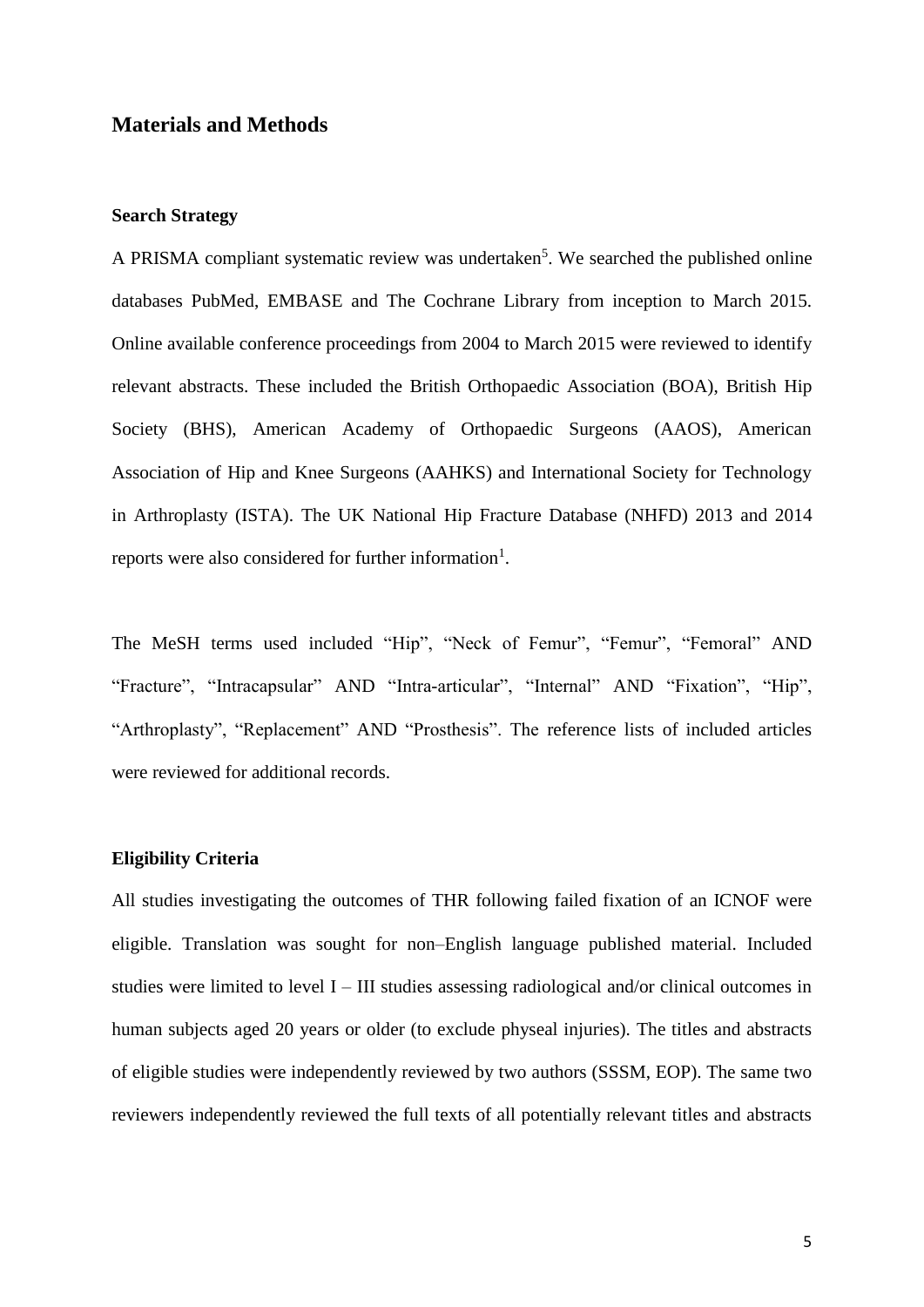to assess overall eligibility. Any disagreement was resolved by discussion and adjudication by a third reviewer (CBH).

#### **Critical Appraisal**

Each study was appraised independently by two reviewers (SSSM, EOP) using the Critical Appraisal Skills Program (CASP) checklist<sup>6</sup>. Any disagreements were resolved by discussion or adjudicated by a third reviewer (CBH).

#### **Data Extraction**

Extracted data included patient demographics, degree of fracture displacement at presentation (Garden classification), time interval between the injury and operative fixation, fixation technique, time interval between operative fixation and salvage THR, surgical approach for salvage THR, implants used for salvage THR, outcomes and complications. Data was extracted independently by two reviewers (SSSM, EOP) into an agreed data extraction table for the analysis.

#### **Data Analysis**

Clinical heterogeneity was assessed by visual assessment of the data extraction tables. A meta-analysis was appropriate where there was clinical homogeneity between the studies. A narrative review of the evidence was undertaken when there were insufficient data to pool or where there was evidence of significant clinical heterogeneity in population characteristics, intervention or outcome assessment methods.

Statistical heterogeneity between studies was assessed using I-squared and Chi-squared tests. When I-squared was equal to or above 30% and Chi-squared equated to p≤0.01, a random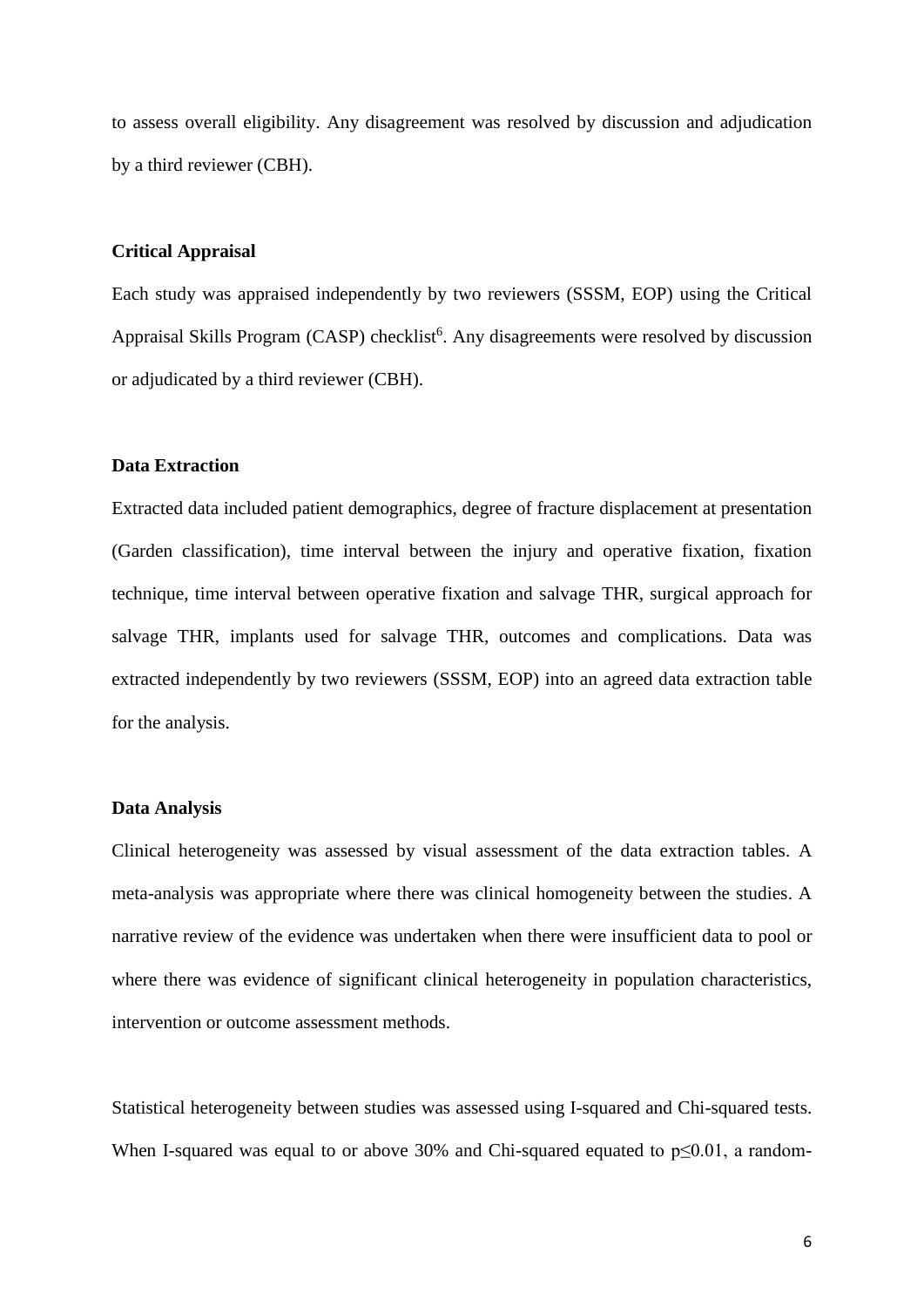effect statistical model of risk ratio was undertaken. When I-squared was less than 30% and Chi-squared equated to  $p > 0.01$ , a fixed-effect statistical model of risk ratio (RR) was undertaken. Data were pooled to determine the relative risk of overall and specific complications for the three meta-analyses. The a priori planned analyses were outcomes of salvage THR following failed osteosynthesis versus primary THR for ICNOF versus, salvage THR following failed osteosynthesis versus outcomes of primary THR for osteoarthritis and avascular necrosis (AVN), salvage THR following failed osteosynthesis alone. All metaanalyses were undertaken by one review author (TS) using Review Manager (RevMan) Version 5.2. Copenhagen: The Nordic Cochrane Centre, the Cochrane Collaboration, 2012.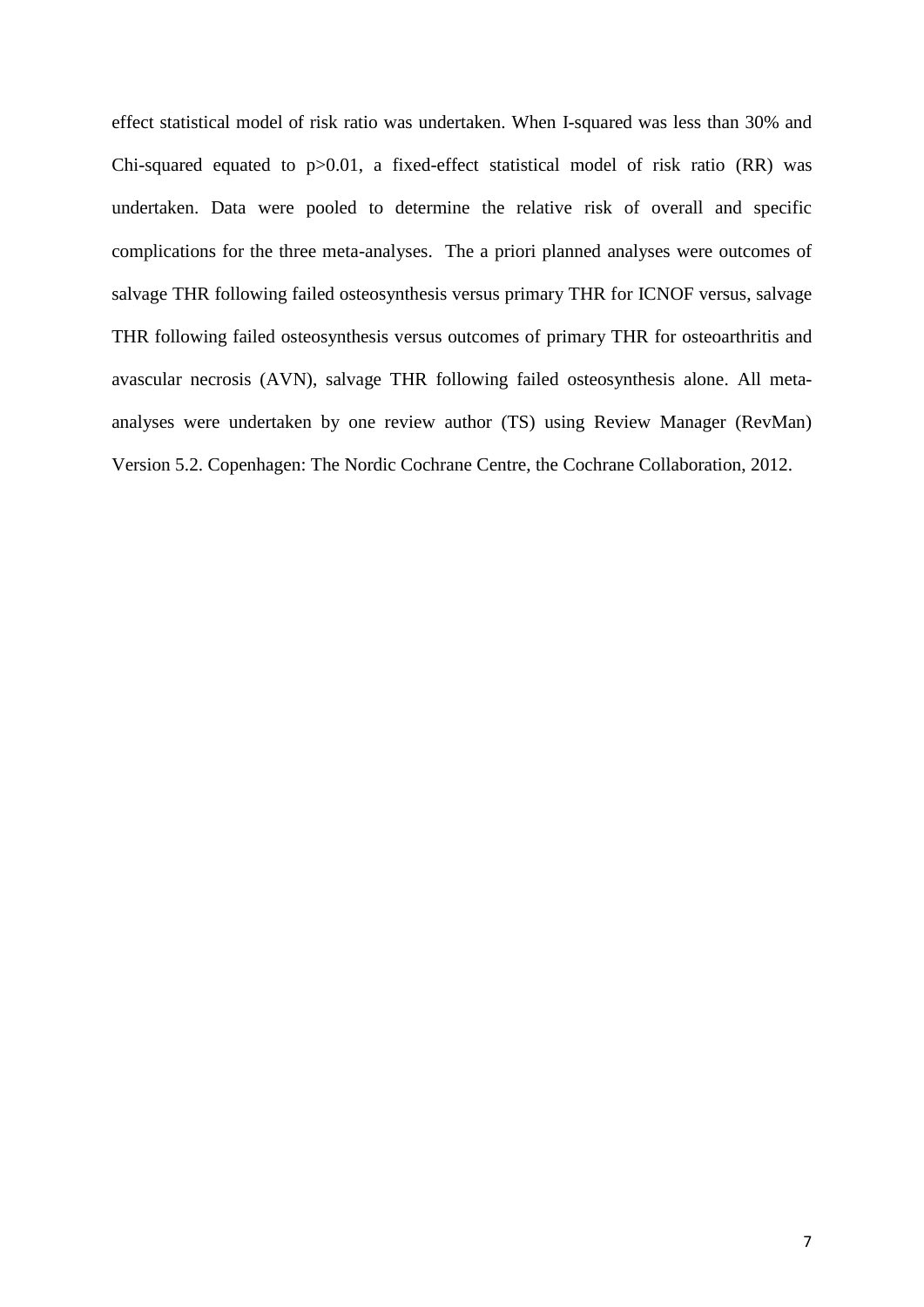## **Results**

#### **Search Results**

The results of the search strategy are presented in Figure 1. The electronic database search yielded 165 results (MedLine 80 records, EMBASE 82 records, Cochrane Library three records). Conference proceeding searches produced three relevant abstracts. On initial screening 24 papers were deemed potentially eligible. Of these, 11 studies published between 1989 and 2013 met the final eligibility criteria and were included in the review. Seven were case controlled studies comparing salvage THR with primary THR 7,8,9,10,11,12,13 and four were case series reporting the post-operative outcome of salvage THR<sup>14,15,16,17</sup> (Table 1). The NHFD 2013 report presented reoperation rates within 30 days without distinction between intracapsular and extracapsular fractures and therefore was not suitable for data extraction.

#### **Methodological Quality**

Nine of the studies were of moderate quality. Strengths were that the studies had a focused research question, recruited the appropriate population in an acceptable way, they were unbiased regarding exposure and outcome reporting, they had adequately reported potential confounding factors specially regarding the method of initial fixation and previous mobility and reported precise satisfactory results. Two included studies had a less rigorous retrospective design. All studies but one had a minimum follow–up period of six months $17$ .

#### **Characteristics of Included Studies**

Five hundred and fifty-eight patients (568 ICNOF) with age range of 30 to 96 years were included in the eligible studies $8,12$ . Seven studies recorded patient gender and the male to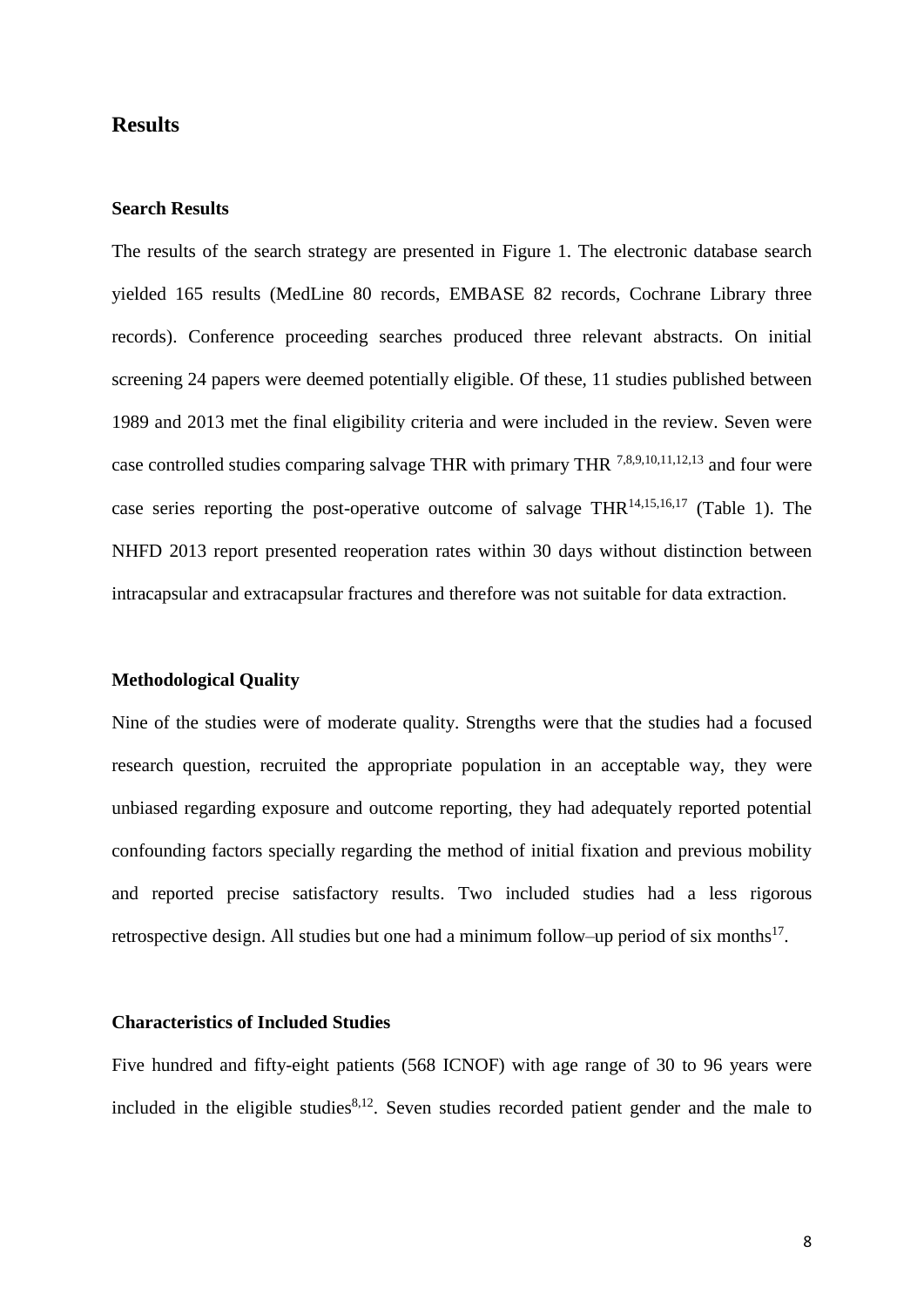female ratio was  $1:2.6^{7,8,9,10,12,15,17}$ . The cohort of patients were followed up for a minimum of six months (range: six to 78 months)<sup>17</sup>.

Initial fracture displacement was not mentioned in six of the included studies $10,11,12,13,14,16$ . From the studies that documented displacement, 259 were displaced (Garden III or IV) and four were undisplaced (Garden I or II). Screw fixation was the preferred method of fixation in most studies (Table 2).

The mean time to fixation failure varied from  $5.5$  to  $31.2$  months<sup>9,12</sup>. Cause of fixation failure was only reported in 434 cases, 48% failed due to non-union, 42% due to AVN and 10% due to post-traumatic osteoarthritis. Recording of the time to salvage THR was variable: the mean interval between fracture and fixation failure ranged from 5.5 to 31.2 months while the interval between internal fixation and salvage THR ranged from 5.5 to 37 months.<sup>7,11,15,17</sup>

Surgical approach for the salvage THR was variable. The posterior approach to the hip joint was favoured by most authors.<sup>7,10,13,15,17</sup> The modified Hardinge approach was used in one study and the direct lateral approach was used in another study.<sup>8,11</sup> Four studies did not record the approach used. 9,12,14,16

None of the studies specified patient age as a selection criterion for implant type. Cemented fixation was used in most cases (88%) in contrast to cementless (10%) and hybrid (2%) techniques. THR implants used at the time of the salvage procedure varied in relation to the age of the study. The Lubinus and Howse-Arden were used in studies between 1989 and 1994  $(181$  and two respectively).<sup>13,15</sup> Over the next two decades, Charnley and Exeter systems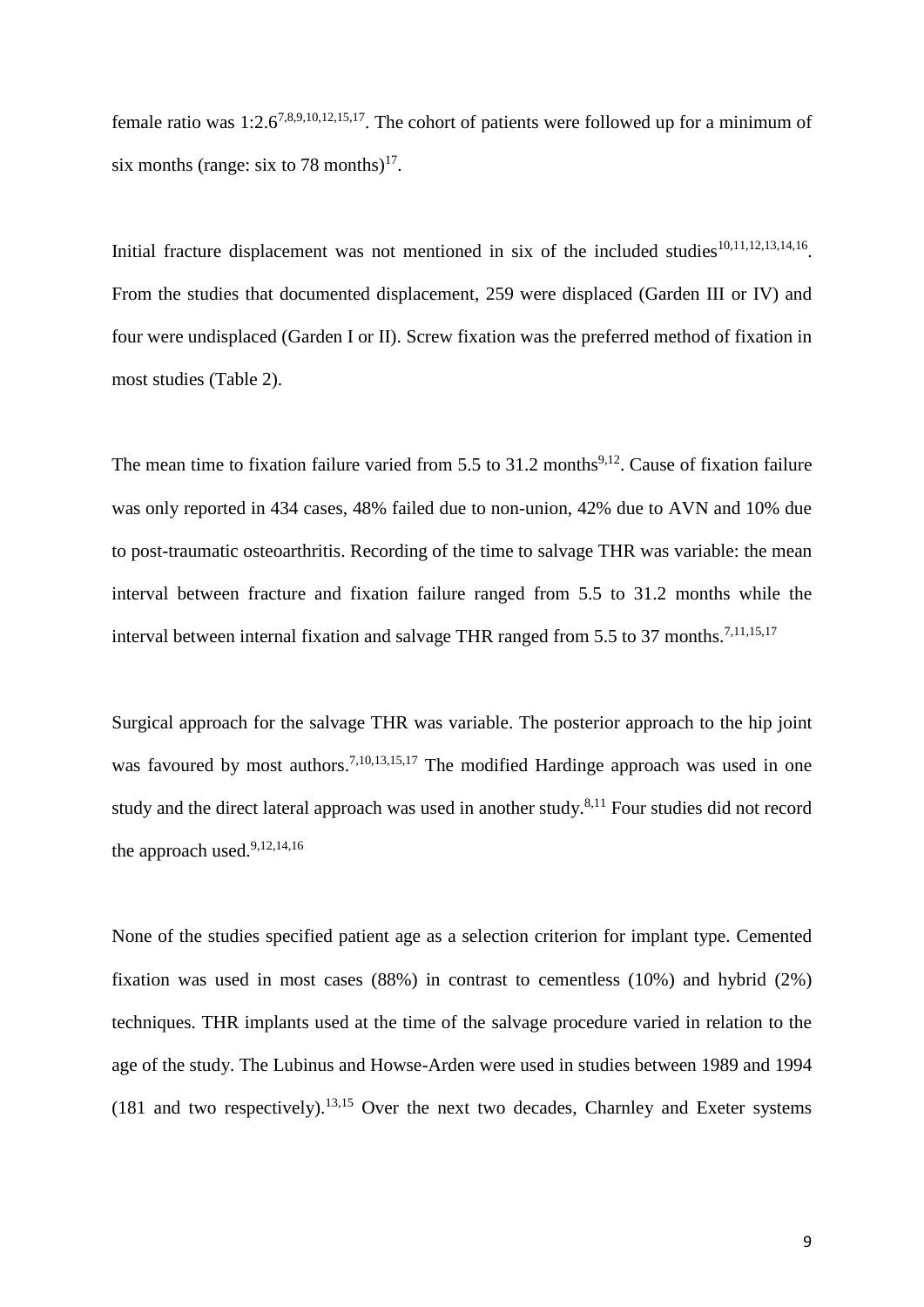were the preferred cemented implants. One study did not specify the THR implant used<sup>14</sup> (Table 2).

Several different scoring systems were adopted to assess post-operative functional outcome. The Harris Hip score (HHS) was the most widely used (four studies)<sup>14,15,17,19</sup> but other scoring systems included the Merle d'Aubigne hip score, Nottingham Health Profile (NHP), Charnley Hip Score and the Health Related Quality of Life EQ-5D score. 1,12,16 McKinley et al<sup>7</sup> used independent functional outcomes (pain, mobility and social dependence) to investigate postoperative function.

## **Outcomes**

## **Salvage THR versus primary THR or hemiarthroplasty for ICNOF**

*Complications:* Three studies (182 patients) compared primary THR for ICNOF to salvage THR for failed fixation<sup>7,8,9</sup>. Homogeneity of studies permitted a meta-analysis of complications and outcomes. This revealed a significantly increased overall risk of complications in the salvage THR group (Relative risk, RR 3.15, 95% Confidence Interval (CI) 1.39 to 7.11, p=0.006). The risk of deep infection was significantly higher in the salvage THR group (RR 7.05, 95% CI 2.08 to 23.86, p=0.002), as was early dislocation (RR 1.46, 95% CI 1.46 to 10.25, p=0.006) and peri–prosthetic fracture (RR 5.55, 95% CI 1.53 to 20.23,  $p=0.009$ ) (Figures 2,3,4,5 respectively). Ozturkmen et al<sup>9</sup> noted that complications resulted in a significantly increased reoperation rate in the salvage THR group  $(p<0.05)$ .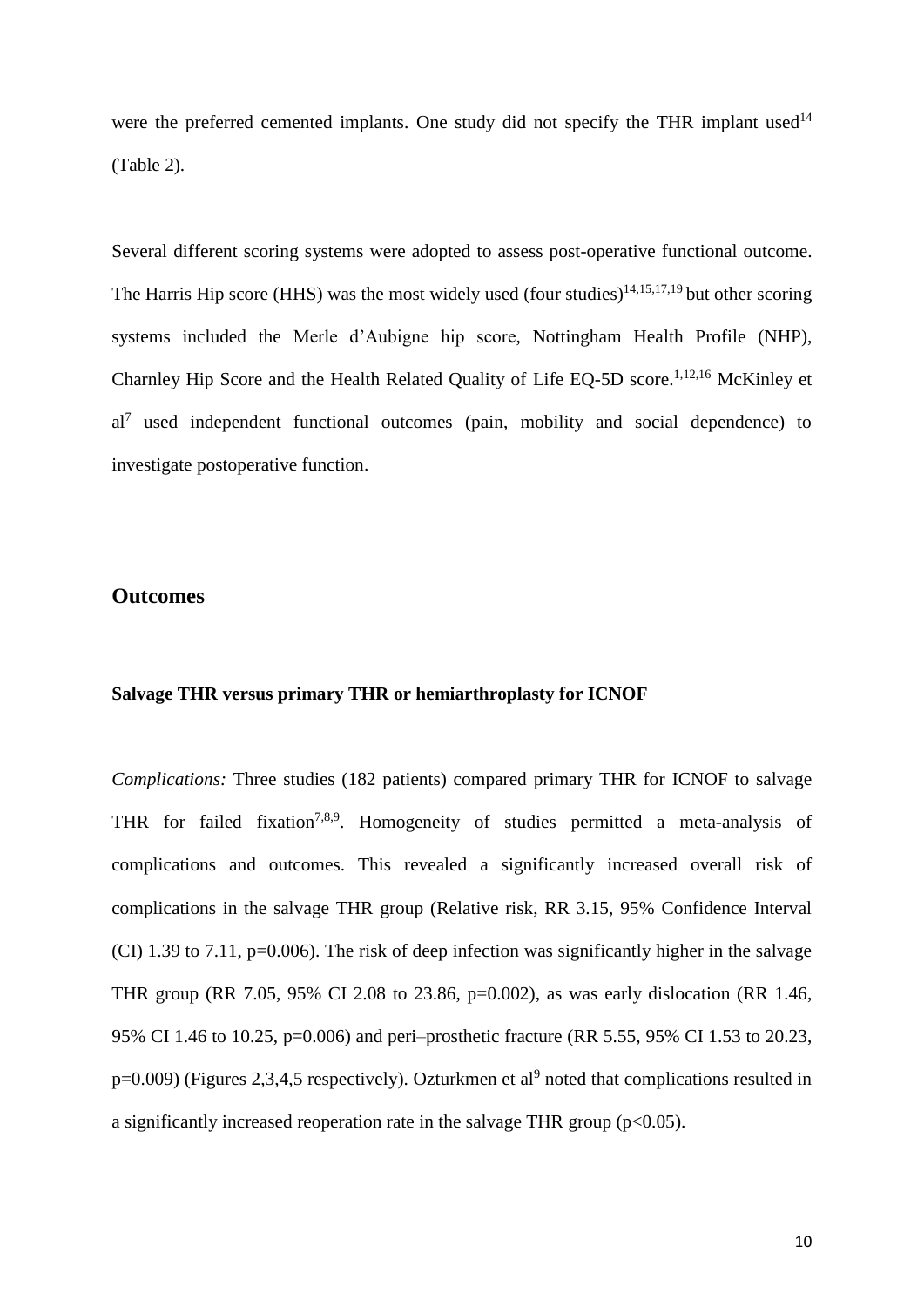*Function:* Functional outcome was reported differently by the studies and so results could not be pooled. McKinley et al<sup>7</sup> reported severe pain in 25/99 patients following salvage THR versus  $4/99$  patients following primary THR for ICNOF ( $p<0.05$ ). While 81/99 patients were fully mobile without walking aids following primary THR for ICNOF, only 57/99 of the salvage group achieved the same level of mobility  $(p<0.05)$ . Regarding independent mobility and discharge to private residence, this was achieved in 73/99 patients following salvage THR in contrast to 82/99 patients after primary THR for ICNOF (P<0.05).<sup>7</sup> Blomfeldt et al<sup>8</sup> reported a mean Charnley hip score of 15 following primary THR for ICNOF and a mean score of 13 after salvage THR and this difference was statistically significant (P<0.001).<sup>8</sup> Studies reporting the EQ-5D did not show a statistically significant difference between primary THR for ICNOF and salvage THR.<sup>8,18,19</sup> The mean EQ-5D scores were 0.7 and 0.68 following primary THR and salvage THR respectively ( $p=0.3$ ). Ozturkmen et al.<sup>9</sup> reported better Merle d'Aubigne hip scores for pain, mobility and walking in the primary THR group. In their study 27 of 34 primary THR patients were independently mobile using a single stick (79.4%) versus 19 of 34 (55.9%) in the salvage THR group ( $p<0.05$ ). Four patients (11.8%) used crutches and walked with pain after primary THR versus nine (26.5%) after salvage THR  $(p<0.05)$ .

When compared to primary hemiarthroplasty for ICNOF, salvage THR provided significantly better mean mobility and social scores on the NHP (34 versus 54, p=0.05 and 16 versus 37,  $p=0.003$  respectively)<sup>13,20</sup>.

#### **Salvage THR versus primary THR for osteoarthritis and AVN**

*Complications:* Heterogeneity of data between studies precluded a statistical meta-analysis and results were therefore pooled and reported narratively. Ninety-eight patients were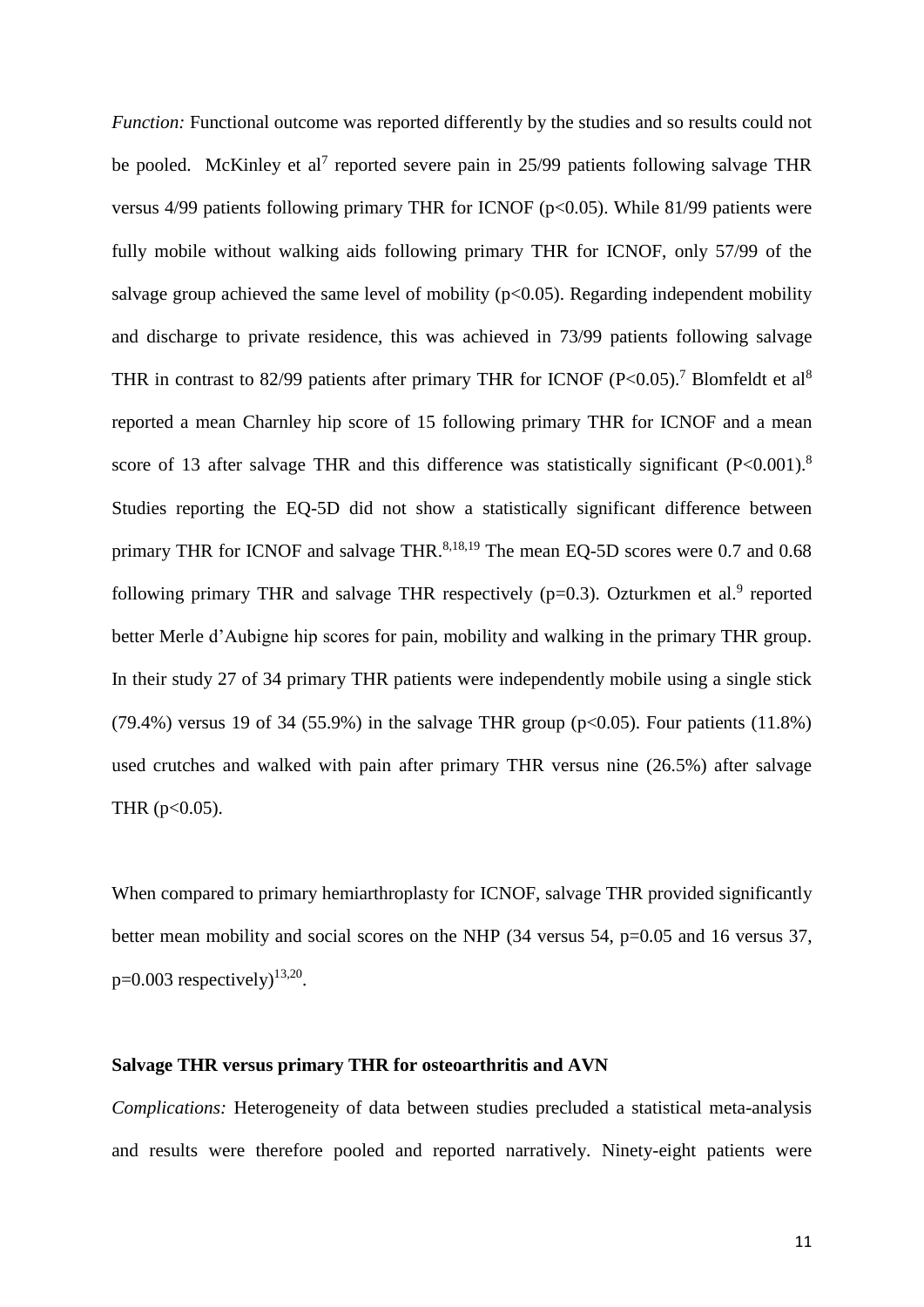included in this assessment. The complications of salvage THR included four dislocations (4%), four infections (4%) (three deep and one superficial), two peri–prosthetic fractures (2%), two cases of prosthetic loosening (2%) and a single case of post–operative myocardial infarction (1%). Franzen et al<sup>10</sup> showed a 2.5 times higher risk of prosthetic failure in salvage THR compared to primary THR for osteoarthritis for patients aged 70 years or older ( $p=0.012$ ). Winemaker et al<sup>11</sup> found that the mean operative time for salvage THR was significantly longer than for primary THR  $(95 \text{ versus } 77 \text{ minutes}, \text{p=0.015})$ . They also reported greater intra–operative blood loss and a longer hospital stay following salvage THR, but these differences were not statistically significant (p=0.06, p=0.358 respectively). Zhang et al<sup>12</sup> reported an increased risk of intra-operative fractures when salvage THR specifically for AVN was compared to THR for idiopathic AVN (P<0.05).

*Function:* Zhang et al<sup>12</sup> reported no significant difference in mean HHS when salvage THR for AVN was compared with THR for non-traumatic AVN (p>0.05). Similarly, Winemaker et al<sup>11</sup> found no significant difference in range of movement or mean HHS when primary THR for OA was compared with salvage THR [mean range of movement 195.2 (±SD18.1) versus 191 ( $\pm$ SD31.1), mean HHS 80.9 ( $\pm$ SD12.5) versus 79.3 ( $\pm$ SD11.7) respectively, p>0.05].

#### **Salvage THR**

*Complications:* From a cohort of 168 THRs (167 patients) pooled from four studies, seven (4%) had early post–operative superficial wound complications (five haematomas and two discharging wounds), three had deep infections (2%), 11 had a dislocation (7%), one had a post–operative peri–prosthetic fracture (1%) and one a pulmonary embolism  $(1\%)^{14,15,16,17}$ .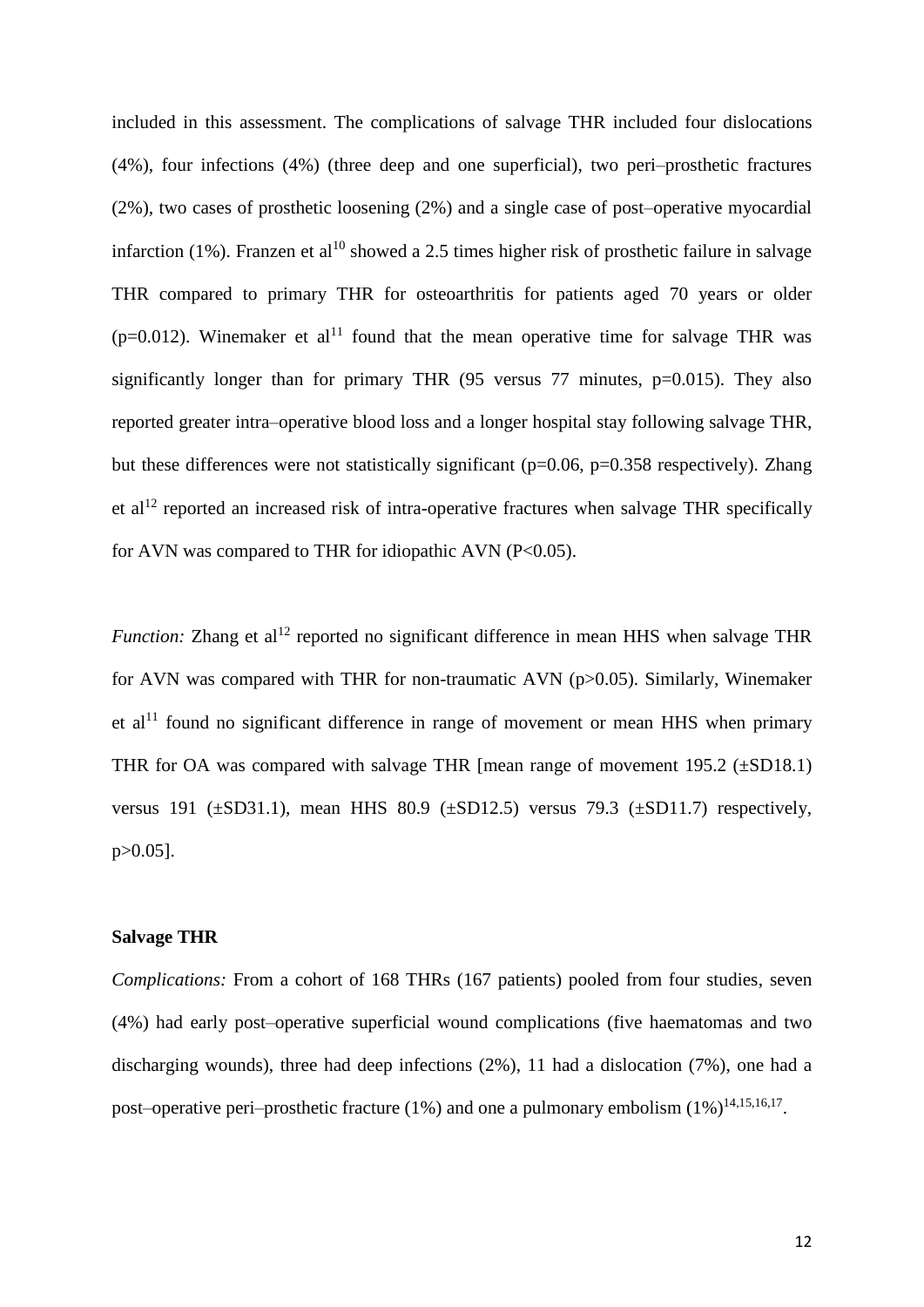Neander et  $al^{17}$  used computed tomography (CT) scans to investigate the postoperative changes of bone and muscle mass. They demonstrated that bone mass lost before salvage THR could not be regained up to six months after the index procedure. Only 20% improvement of muscle mass was gained through the same time interval.

*Function:* Two out of three cohort studies reported a mean HHS of 81 at the time of latest follow–up.<sup>14,16</sup> Nilsson et al<sup>15</sup> reported an improvement in overall hip function and mobility following salvage THR.

## **Discussion**

The management of displaced intracapsular femoral neck fractures in independently mobile patients remains the subject of debate. Physically demanding patients including those who would like to return to impact activities may opt for internal fixation as the only sensible treatment option that will allow them to do so without the risk of wear and aseptic loosening associated with arthroplasty. However it is important that both patients and treating physicians are aware of the implications of this choice of treatment. Studies have shown that up to 30% of internally fixed fractures will fail requiring salvage THR and so the outcome of salvage THR must play a part in the decision-making process.

This review suggests that the functional outcome of salvage THR may be similar to primary THR for femoral neck fracture. There was no statistically significant demonstrable difference using the EQ-5D score<sup>8</sup>. Four studies reporting the Harris Hip score reported average scores of 79.4 $^{12}$ , 81 $^{16}$ , 81.8 $^{14}$ , 79.3 $^{11}$  and these scores compare favourably with those of THR for non-traumatic AVN 84.2<sup>12</sup> and THR for OA  $80.9<sup>11</sup>$ . Two comparative studies reported a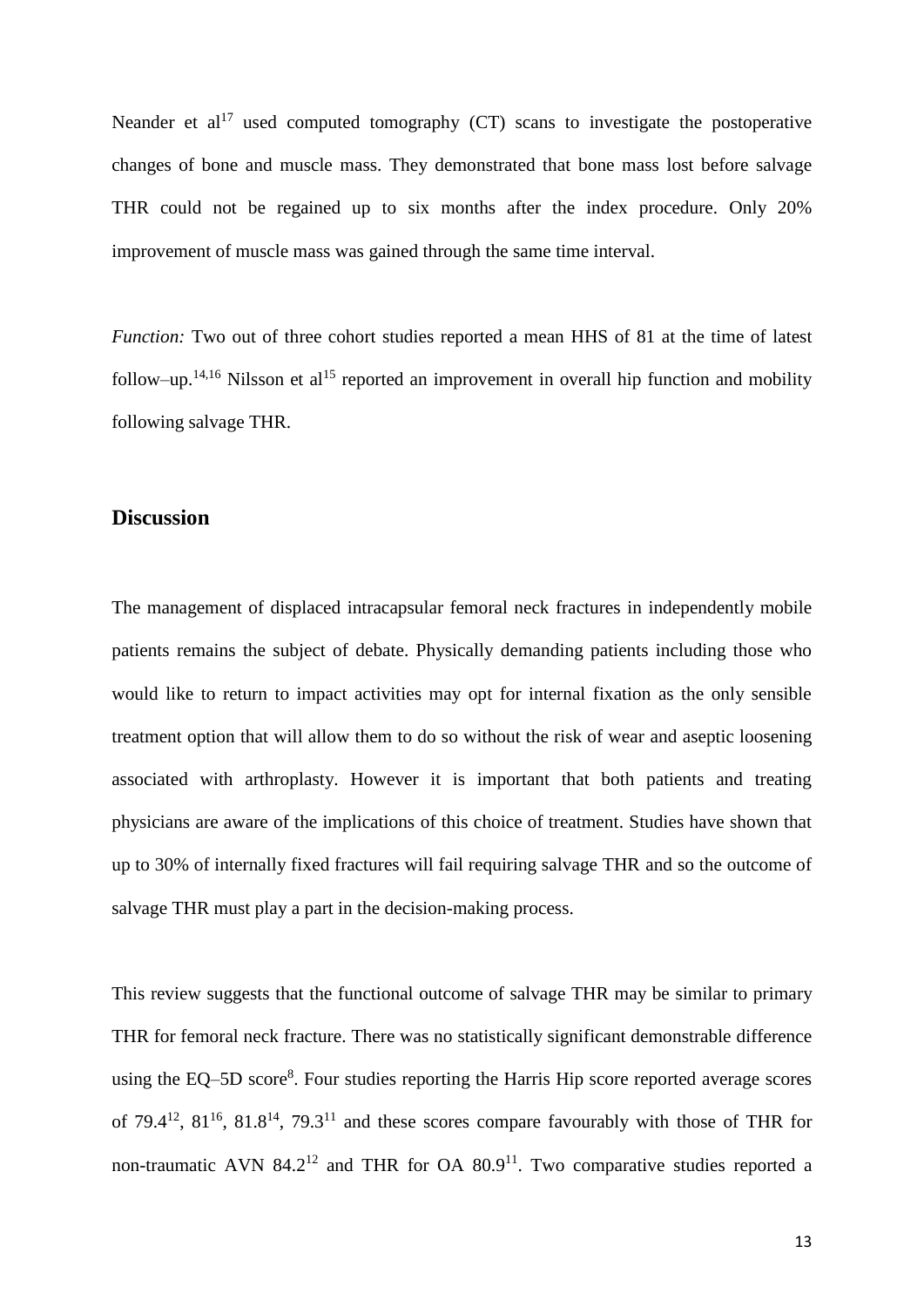statistically significant difference in functional outcome using a recognised scoring system. Blomfeldt et al<sup>8</sup> found a statistically significant difference in mean Charnley hip score in favour of THR for ICNOF over salvage THR. There was a two-point difference between both groups (maximum total of 18) and while this difference was statistically significant, it is of questionable clinical significance. Moreover it is important to note that the Charnley Hip Score scores pain, hip movement, and walking separately on a scale of 0-6 and the individual scores are not meant to be combined to obtain a total score<sup>21</sup> and so this result is also of questionable validity. Nevertheless, Ozturkmen et al<sup>9</sup> used the Merle d'Aubigne hip score to quantify the functional outcomes of salvage THR against primary THR for ICNOF. They were able to demonstrate favorable outcomes of primary THR for ICNOF over salvage THR with respect to pain and postoperative mobility. This was supported by the results of McKinley et al<sup>7</sup> who showed clinically and statistically significant inferior functional outcomes of salvage THR in comparison to THR for ICNOF in age-matched patients, however the use of the authors' own functional outcome measures does not allow for comparison across studies.

We intended to analyse factors that potentially influenced functional outcome including age, degree of fracture displacement, reason for salvage THR and time to salvage THR. For example, outcome may differ depending on the mode of failure: a patient living with a symptomatic non-union over a lengthy period of time is likely to experience pain and poor mobility which would result in disuse osteopenia and muscle wasting and this could have an impact on functional outcome<sup>17</sup>. A patient whose fracture unites but then develops AVN or OA may have a period of reasonable function and mobility before salvage THR and therefore a better functional outcome after salvage THR. One study showed no difference in functional outcome when salvage THR specifically for AVN was compared with that of primary THR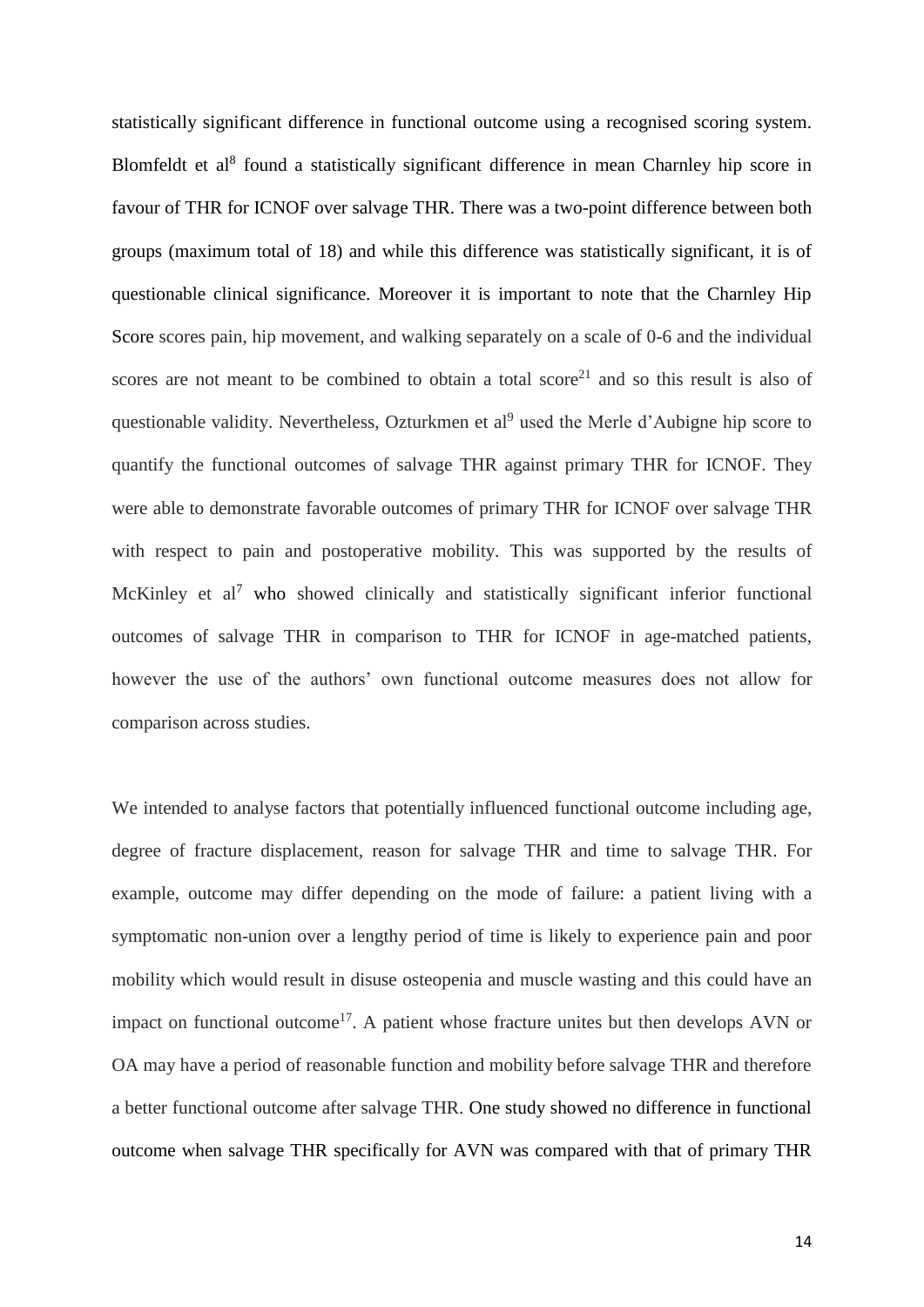for non-traumatic  $AVN<sup>12</sup>$ . We were unable to pool data to address this due to study heterogeneity.

The evidence therefore suggests that patients may obtain a similar functional outcome to primary THR if they opt for fixation first and it fails requiring revision to salvage THR. However, failed initial treatment has a major psychological impact on patients<sup>22</sup>. In addition, this review demonstrates that patients undergoing salvage THR are at a significantly greater risk of complications (RR: 3.15) including deep infection, periprosthetic fracture, early dislocation and prosthetic failure with significant implications for the patient and for healthcare resources. Deep infection following arthroplasty has been estimated to cost £70,000 per patient to treat  $^{23}$ . Salvage THR is technically challenging and is associated with a longer operative time and a tendency towards higher blood loss and longer hospital stay<sup>11</sup>. Exposure is more difficult and the combination of stiffness and osteoporosis in many patients increases the risks of periprosthetic fracture. Cement pressurization is more difficult to achieve due to the presence of screw holes in the femur and this has implications for the longevity of the implant reflected in a statistically significant lower five and 10 year implant survival when salvage THR was compared with primary THR for  $ICNOF<sup>7</sup>$  and a higher risk of implant failure in patients aged  $70$  or older<sup>10</sup>. There is an argument that operations such as salvage THR should only be done in specialist units with an appropriate critical mass<sup>23</sup> in order to decrease the risk of complication and improve outcomes. Data from the National Joint Registry of England, Wales and Northern Ireland (NJR) has shown that the incidence of complications is significantly reduced when patients are treated in specialist centres $^{23}$ . It is therefore possible that by ensuring patients are treated by surgeons with the appropriate expertise in specialist centres, the incidence of complications following salvage THR could be greatly reduced. This was supported by Mabry et al's study that reported up to twenty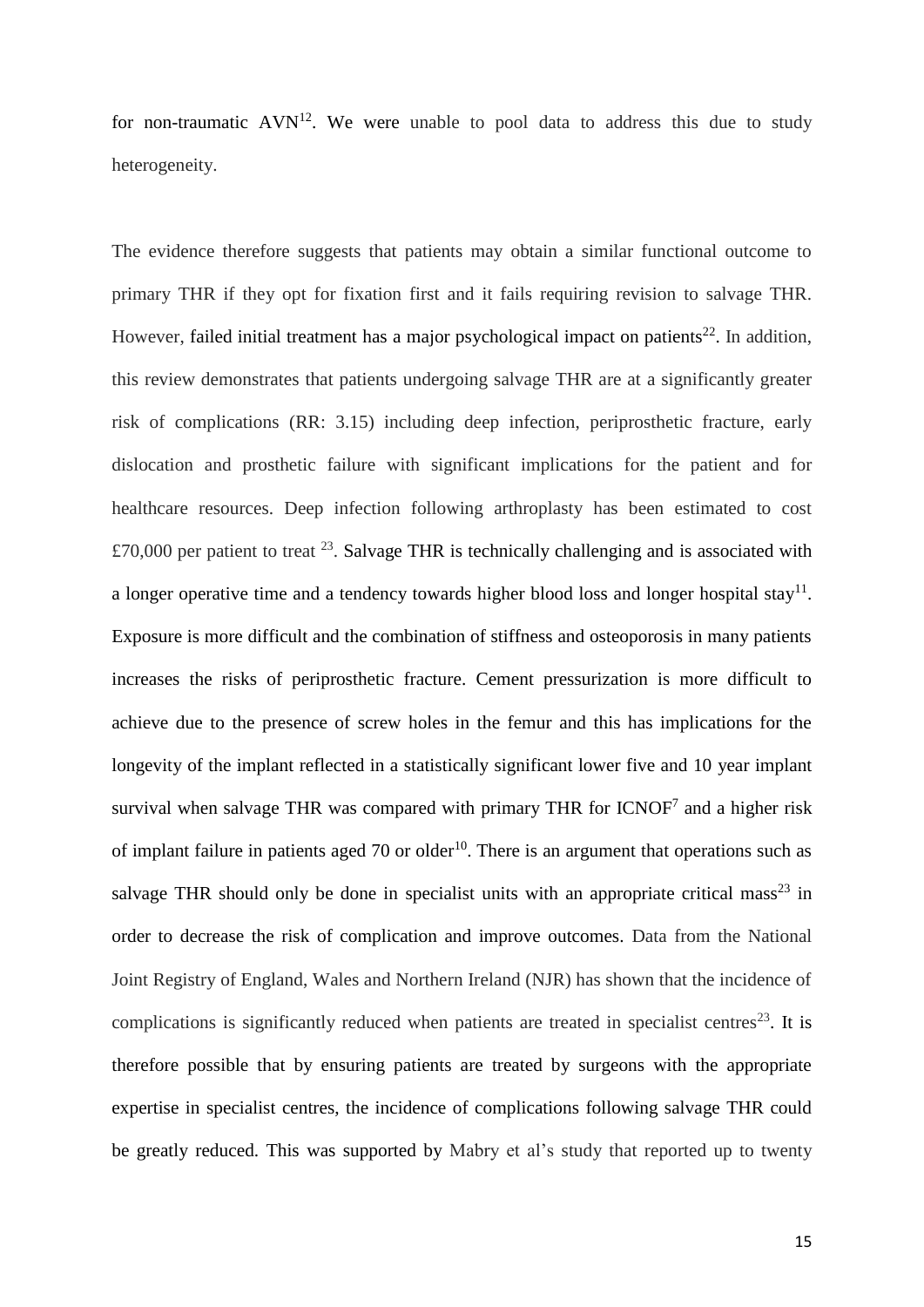years implant survival in 76% of THR performed for nonunion of ICNOF. Additionally, 96% of their cohort reported no pain at the end of follow up period of at least two years<sup>24</sup>. In one of the papers demonstrating statistically and clinically significant poorer outcomes with salvage THR, the authors pointed out that the operations were supervised (but not necessarily performed) by one of eight senior orthopaedic trauma surgeons who were not specialist joint arthroplasty surgeons and that the dislocation rates seen in their series were relatively high<sup>7</sup>. However, some authors still recommend primary THR for displaced ICNOF particularly in patients with pre-existing hip osteoarthritis $^{25}$ .

A limitation of this review is the inclusion of retrospective cohort studies. This was unavoidable as all identified studies investigating the outcome of salvage THR were retrospective and reported relatively small numbers. As such our study shares the limitations of all retrospective studies including investigator bias and uncontrolled possible confounding factors. Further work is still needed to provide a definitive answer on how best to treat displaced NOF in independently mobile and physically demanding patients in terms of health economics and patient outcomes. This would require a prospective multi-centre adequately powered randomised trial as it is unlikely that analysis of hip fracture databases will provide an answer unless the appropriate data is collected prospectively.

## **Conclusion**

This systematic review has shown a similar functional outcome when comparing primary THR to salvage THR for ICNOF but an increased incidence of complications following salvage THR. Our review suggests that patients can be offered either internal fixation or THR but should be counselled regarding the risk of complications with salvage THR if internal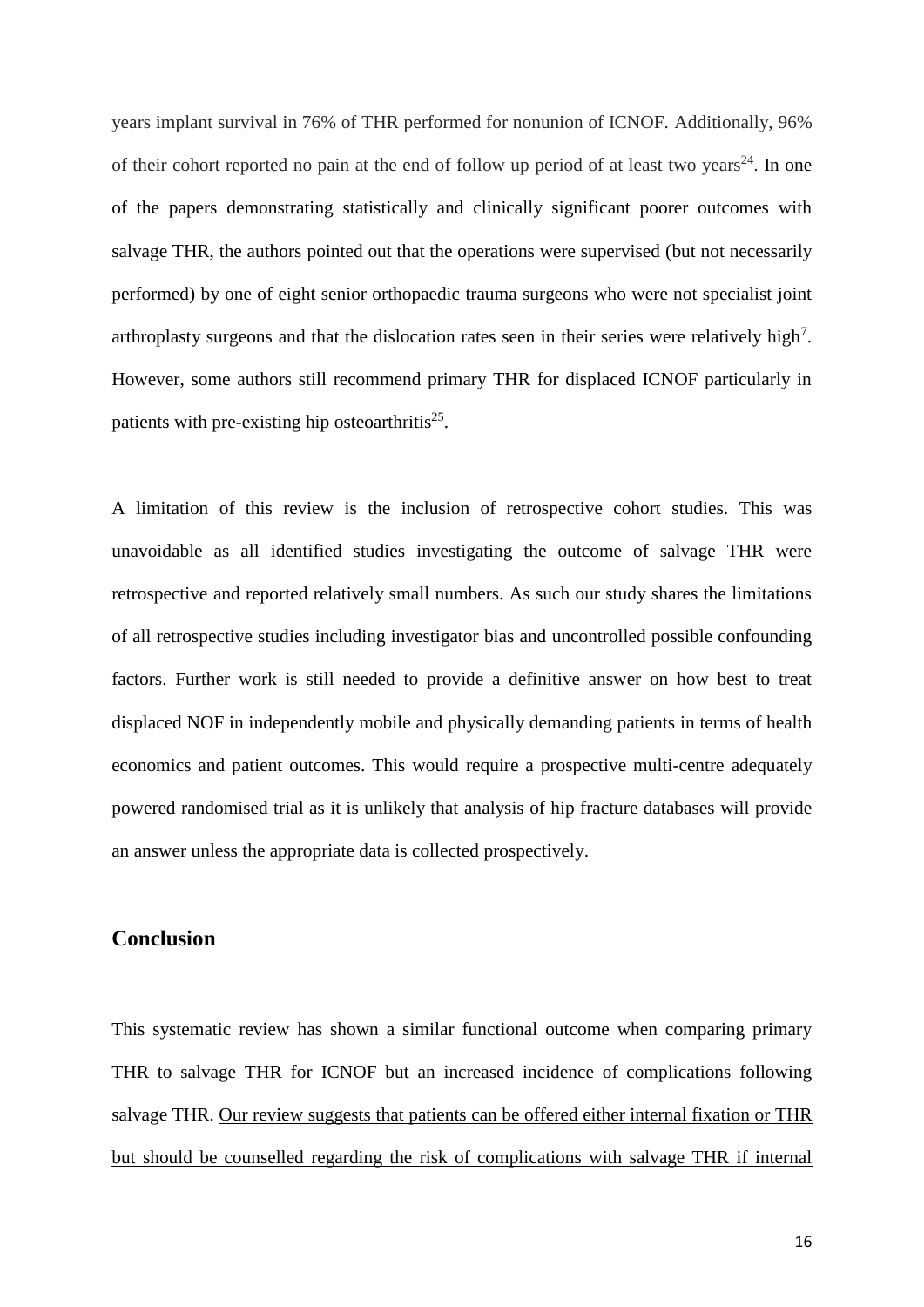fixation fails. Counselling with regards to complications of primary THR including risks of dislocation, infection and significant wear requiring further revision should also be stressed. Robust prospective studies with a large sample size investigating the outcome of salvage THR in comparison to primary THR for ICNOF are still required to determine how best to treat independently mobile patients.

#### **Bibliography**

- 1. National Hip Fracture Database National report 2014. http://www.nhfd.co.uk/20/hipfractureR.nsf/welcome? (last accessed 03May 2015)
- 2. The management of hip fracture in adults NICE. www.nice.org.uk/guidance/cg124/resources/guidance-hip-fracture-pdf. 2014:1 - 2. (last accessed 03 May 2015)
- 3. Flugsrud GB, Nordsletten L, Espehaug B, Havelin LI, Meyer HE. The effect of middle-age body weight and physical activity on the risk of early revision hip arthroplasty: a cohort study of 1,535 individuals. *Acta Orthop*. 2007;78(1):99-107.
- 4. Yang J, Lin L, Chao K et al. Risk factors for nonunion in patients with intracapsular femoral neck fractures treated with three cannulated screws placed in either a triangle or an inverted triangle configuration. *J Bone Jt Surg - Am*. 2014;95:61-69.
- 5. Moher D, Liberati A, Tetzlaff J et al. Preferred reporting items for systematic reviews and meta-analyses: the PRISMA statement. *BMJ*. 2009;339(august):332-336.
- 6. CASP Tools. http://www.casp-uk.net/ (last accessed 03May 2015)
- 7. McKinley JC, Robinson CM. Treatment of displaced intracapsular hip fractures with total hip arthroplasty: comparison of primary arthroplasty with early salvage arthroplasty after failed internal fixation. *J Bone Jt Surg - Am Vol*. 2002;84-A(11):2010-2015.
- 8. Blomfeldt R, Törnkvist H, Ponzer S et al. Displaced femoral neck fracture: comparison of primary total hip replacement with secondary replacement after failed internal fixation: a 2 year follow-up of 84 patients. *Acta Orthop*. 2006;77(4):638-43.
- 9. Ozturkmen Yusuf , Karamehmetoglu Mahmut, Azboy Ibrahim et al. Comparison of primary arthroplasty with early salvage arthroplasty after failed internal fixation for displaced femoral neck fractures in elderly patients. *ACTA Orthop Traumatol Turc*. 2006;40(4):291-300.
- 10. Franzen H, Nilsson LT, Bjorn S et al. Secondary total hip replacement after fractures of the femoral neck. *J Bone Jt Surg [Br]*. 1990;72(5):784-787.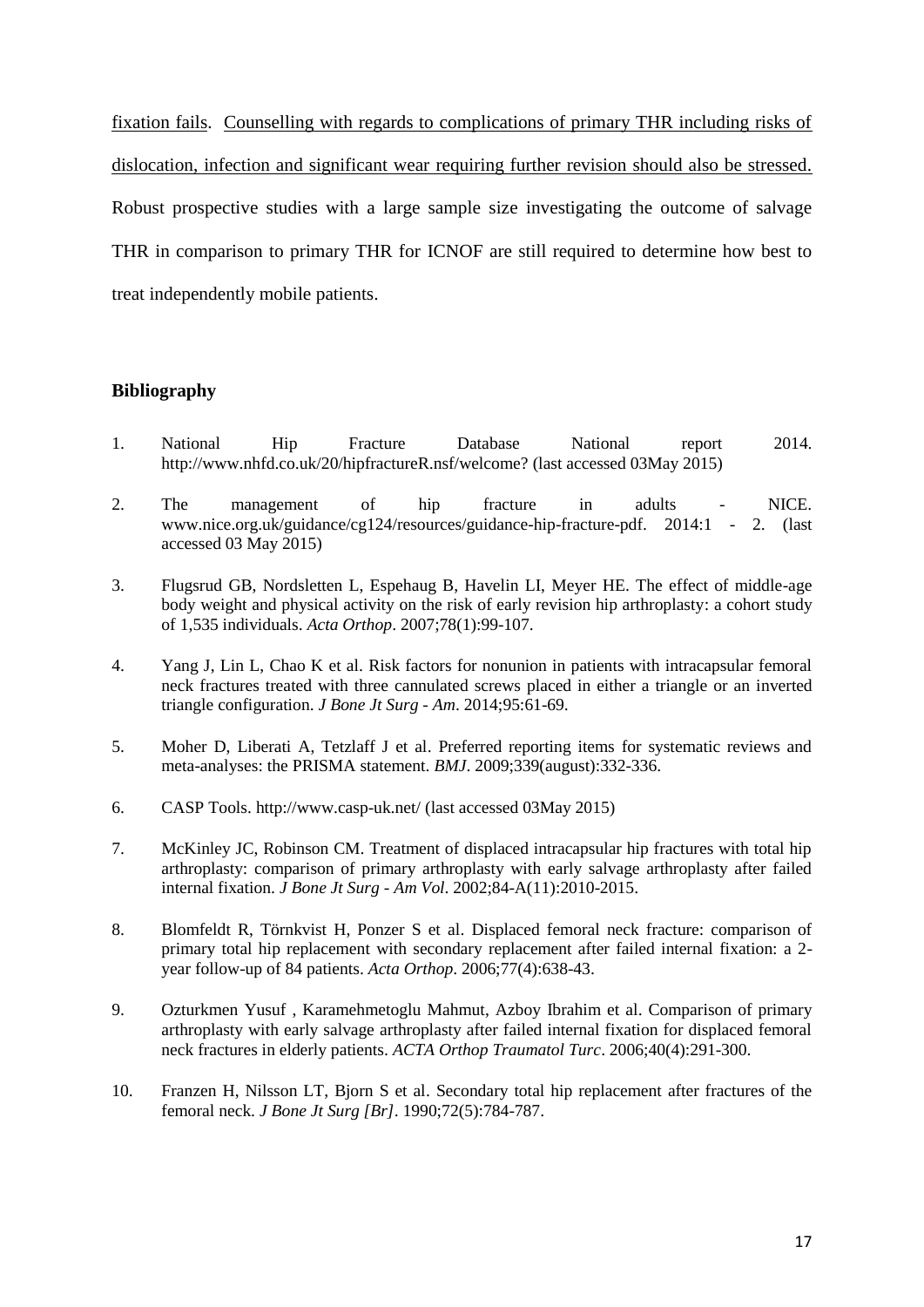- 11. Winemaker M, Gamble P, Petruccelli D et al. Short-term outcomes of total hip arthroplasty after complications of open reduction internal fixation for hip fracture. *J Arthroplasty*. 2006;21(5):682-8.
- 12. Zhang X, Liu Y, Ren K et al. [Secondary total hip arthroplasty for osteonecrosis of femoral head after failed internal fixation of femoral neck fracture]. *Zhongguo Xiu Fu Chong Jian Wai Ke Za Zhi*. 2010;24(3):257 - 61.
- 13. Nilsson LT, Jalovaara P, Franzén H et al. Function after primary hemiarthroplasty and secondary total hip arthroplasty in femoral neck fracture. *J Arthroplasty*. 1994;9(4):369-74.
- 14. Archibeck MJ, Carothers JT, Tripuraneni KR, White RE. Total hip arthroplasty after failed internal fixation of proximal femoral fractures. *J Arthroplasty*. 2013;28(1):168-71.
- 15. Nilsson LT, Stromqvist B, Thorngren K-G. Secondary arthroplasty for complications of femoral neck fractures. *J Bone Jt Surg - Br Vol*. 1989;71-B(November):777 - 81.
- 16. Mehlhoff T, Landon GC, Tullos HS. Total hip arthroplasty following failed internal fixation of hip fractures. *Clin Orthop Relat Res*. 1991;(269):32-7.
- 17. Neander G, von Sivers K, Adolphson P et al. An evaluation of bone loss after total hip arthroplasty for femoral head necrosis after femoral neck fracture: a quantitative CT study in 16 patients. *J Arthroplasty*. 1999;14(1):64-70.
- 18. D'Aubigne R, Postel M. Functional results of hip arthroplasty with acrylic prosthesis. *J Bone Jt Surg - Am Vol*. 1954;36 - A(3):451 - 75.
- 19. Brooks R. EuroQol: the current state of play. *Health Policy (New York)*. 1996;37(1):53 72.
- 20. Hunt SM, McKenna SP, McEwen J et al. A quantitative approach to perceived health status: a validation study. *J Epidemiol Community Health*. 1980;34(4):281-6.
- 21. Charnley J. The long-term results of low-friction arthroplasty of the hip performed as a primary intervention. *J Bone Joint Surg Br*. 1972;54(1):61-76.
- 22. Broderick JM, Bruce-Brand R, Stanley E, Mulhall KJ. Osteoporotic Hip fractures: The burden of fixation failure. *Sci World J*. 2013;2013.
- 23. Briggs T. http://www.gettingitrightfirsttime.com/downloads/briggsreporta4\_fin.pdf. 2013. (last accessed 03 May 2015)
- 24. Mabry TM, Prpa B, Haidukewych GJ et al. Long-term results of total hip arthroplasty for femoral neck fracture nonunion. *J Bone Joint Surg Am*. 2004;86-A(10):2263-2267.
- 25. Schmidt AH, Leighton R, Parvizi J et al. Optimal arthroplasty for femoral neck fractures: is total hip arthroplasty the answer? *J Orthop Trauma*. 2009;23(6):428-433.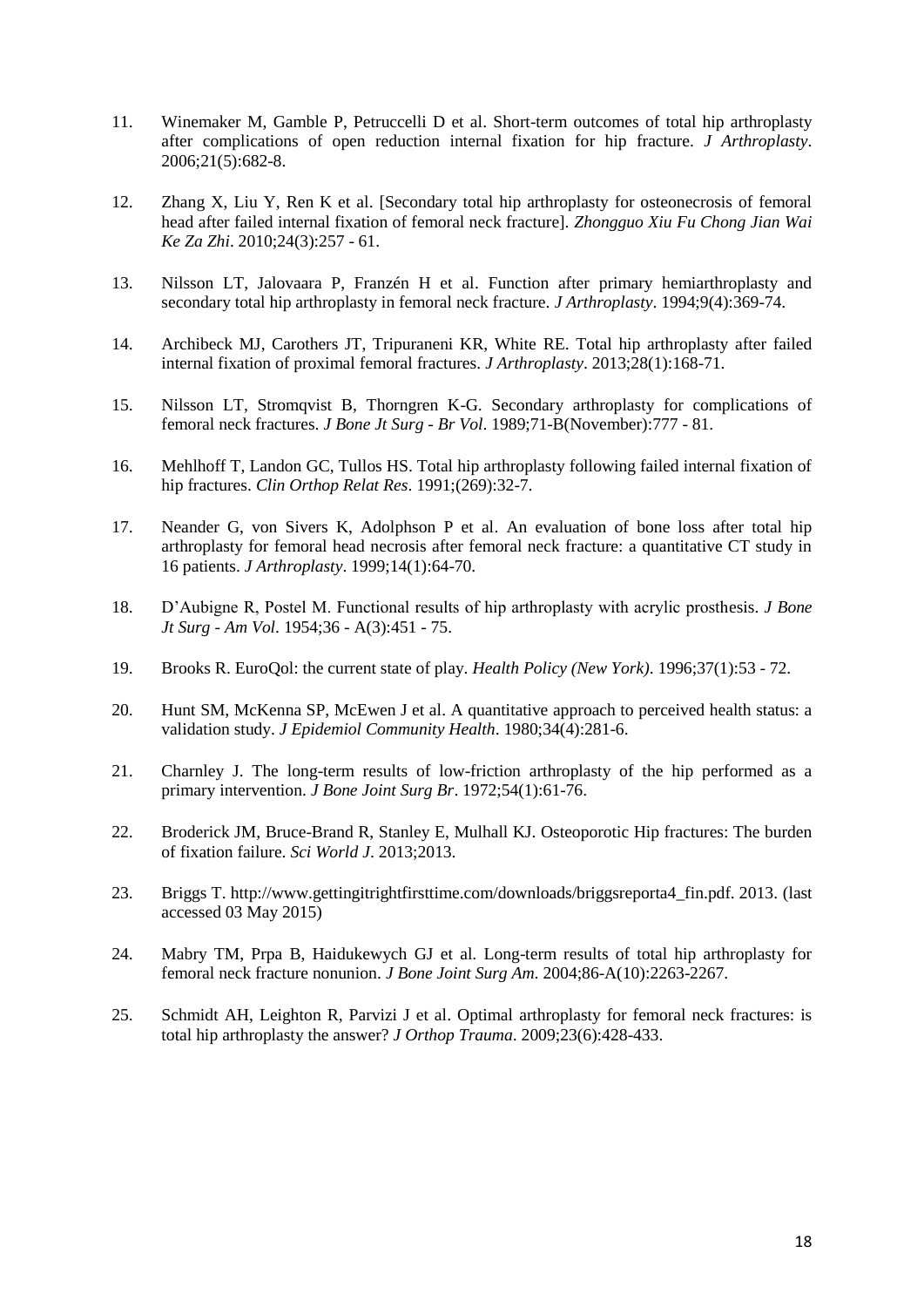# **List of figures**

Fig. a: PRISMA flowchart showing identification, screening and inclusion of studies for review.

Fig. b: Meta-analysis of the overall risk of complications.

Fig. c: Meta-analysis of the risk of deep infection

- Fig. d: Meta-analysis of the risk of early dislocation.
- Fig. e: Meta-analysis of the risk of peri-prosthetic fracture.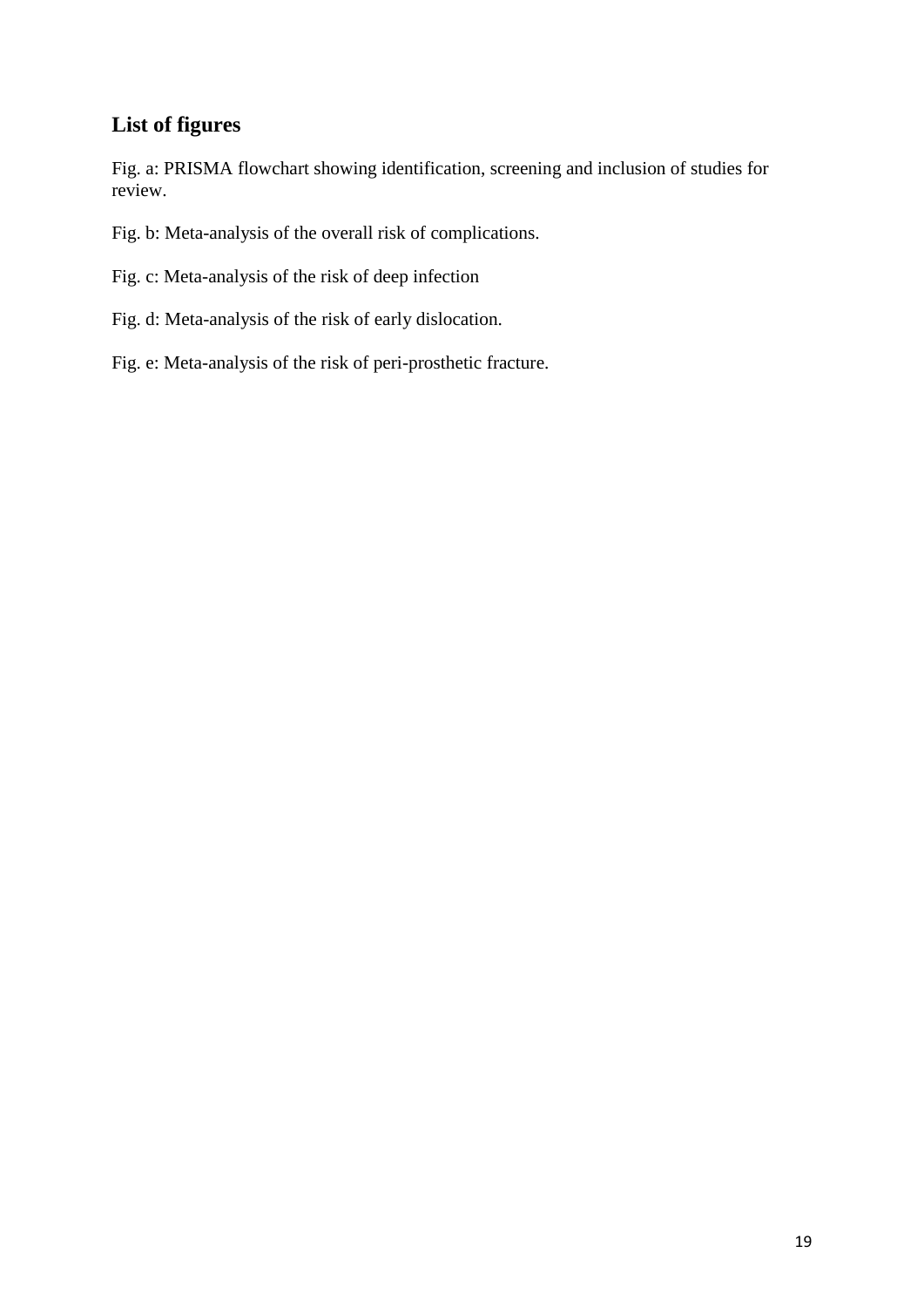# **List of tables**

Table 1: Eligible studies including numbers of patients, follow up intervals, approaches and outcome measures assessed.

**Table 2:** Fractures and procedures in different cohorts.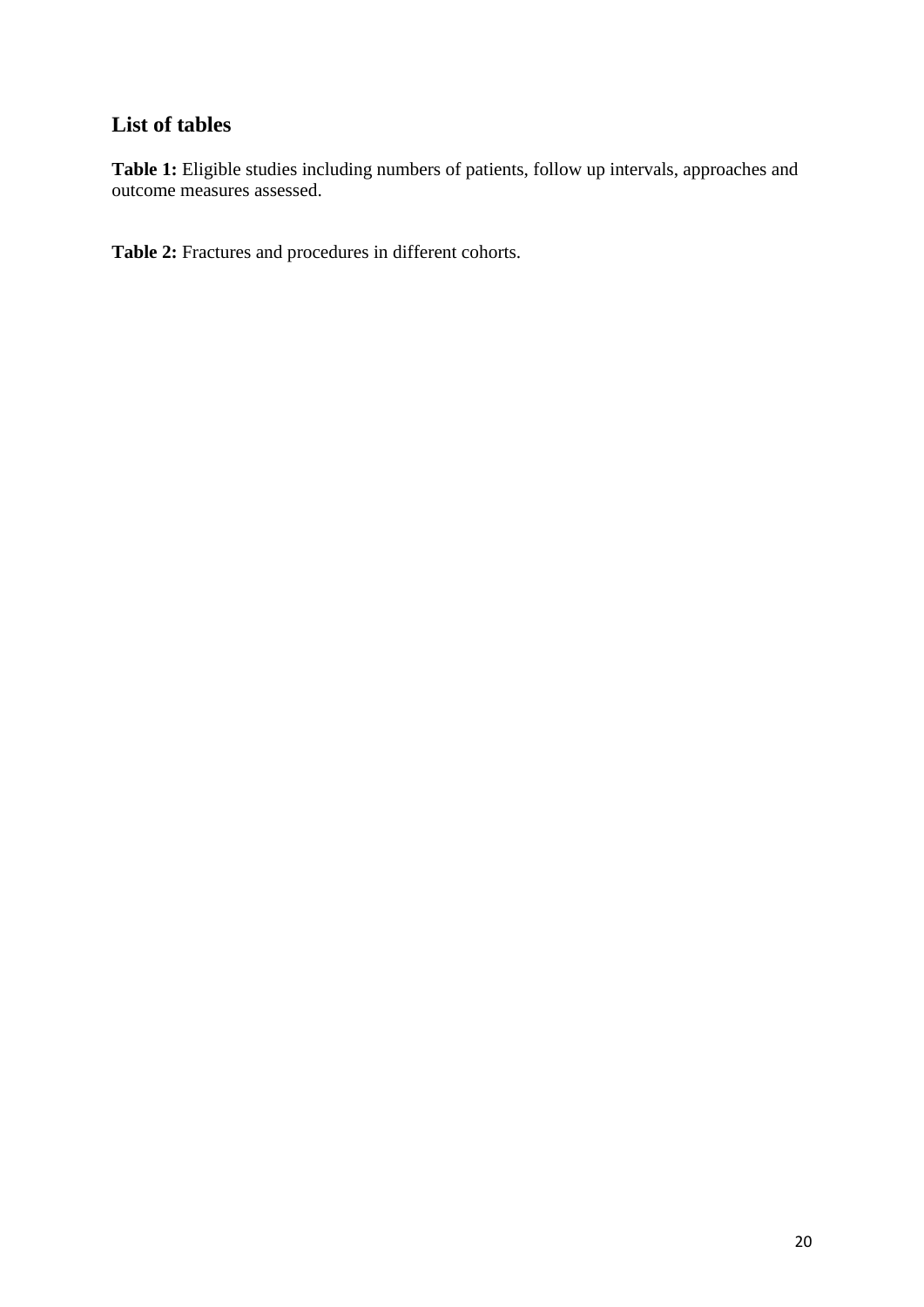#### **Table 1:** Eligible studies including numbers of patients, follow up intervals, approaches and outcome measures assessed.

THR (Total Hip Replacement); IF (Internal Fixation); NOF (Neck Of Femur); AVN (Avascular Necrosis); EC (Extracapsular); IC (Intracapsular); OA (Osteoarthritis)

| Author                                 | Year | <b>Study Design</b>                                                          | N                                  | Age<br>range                               | M: F  | Implant                                                 | Follow<br>up                        | <b>Outcome measures</b>                                                                                                                                                                                                |
|----------------------------------------|------|------------------------------------------------------------------------------|------------------------------------|--------------------------------------------|-------|---------------------------------------------------------|-------------------------------------|------------------------------------------------------------------------------------------------------------------------------------------------------------------------------------------------------------------------|
| McKinley<br>et al. $7$                 | 2002 | Case-<br>Control<br>Salvage THR<br>following<br>failed IF Vs.<br>Primary THR | 107                                | 73<br>$(60 -$<br>80)<br>years              | 22:85 | Charnley:<br>Exeter<br>90:17                            | Median<br>$6.5(2 -$<br>12)<br>years | Functional outcome at 1year and final follow up:<br>Pain, Mobility and Social dependence<br>Complications:<br>Superficial infection<br>Dislocation<br>Revision beyond 1 year<br>5 and 10 year Prosthetic survival rate |
|                                        |      | for NOF                                                                      |                                    |                                            |       |                                                         |                                     |                                                                                                                                                                                                                        |
| Zhang X et<br>$al.$ <sup>12</sup>      | 2010 | Case-<br>Control<br>Salvage THR<br>Vs. THR for<br>Non-traumatic<br>AVN       | 83                                 | 58.3<br>years<br>(range<br>45-75<br>years) | 56:27 |                                                         | $3.4(2 -$<br>5) years               | Functional outcomes:<br>Harris Hip Score<br>Complications:<br>Intra-operative fracture<br>Operative time<br>Blood loss and need for blood transfusion<br>Infection<br>Dislocation                                      |
|                                        |      |                                                                              |                                    |                                            |       |                                                         |                                     | Thigh pain                                                                                                                                                                                                             |
| Archibeck<br>$MJ$ et al. <sup>14</sup> | 2013 | Retrospective<br>Review<br>of<br>of<br>results<br>Salvage THR                | 63                                 | 70<br>$(30-$<br>96)<br>years               | N/A   | Huge mixture<br>of implants                             | $3.2(2 -$<br>18)<br>years           | Functional outcomes:<br>Harris Hip Score<br>Complications:<br>Periprosthetic Fractures<br>Haematoma<br>Infection                                                                                                       |
| Winemaker<br>$M$ et al. <sup>11</sup>  | 2006 | Retrospective<br>Case-Control<br>Salvage THR<br>Vs. Primary<br>THR for OA    | 14<br>$($ of<br>36)                | 71<br>$(+/-$<br>12.5)<br>years             | N/A   | 24 cementless,<br>1 cemented,<br>11 Hybrid.             | 1 year.                             | Functional outcomes:<br>Range of Movement<br>Harris Hip Score<br>Complications:<br>Technical difficulty<br>Intra-operative fracture<br>Operative time<br><b>Blood</b> loss<br>Need for further surgical interference   |
| Neander G<br>et al. $17$               | 1999 | Prospective<br>Radiological<br>Study (No<br>Functional<br>Outcomes)          | 16                                 | Mean<br>age 73<br>$(48 -$<br>86)<br>years  | 1:15  |                                                         | 3 and 6<br>months                   | Post-operative change of Muscle mass<br>Post-operative Change of Bone Mineral Density                                                                                                                                  |
| Nilsson LT<br>et al. $15$              | 1989 | Prospective<br>Cohort<br>Report of the<br>outcomes of<br>salvage THR         | 74<br>Pat.<br>(With<br>75<br>hips) | Mean<br>age 77<br>$(51 -$<br>93)           | 14:60 |                                                         | 3.7(0.7)<br>$-6.6$<br>years.        | Length of Stay<br>Complications:<br>Post-operative mortality<br>Dislocation<br>Additional surgery<br>Deep infection<br>Peri-prosthetic fracture                                                                        |
| Nilsson LT<br>et al. 13                | 1994 | Retrospective<br>Case-Control<br>Outcomes of<br>1ry Hemi Vs.<br>Salvage THR  | 28<br>(with<br>37<br>hips)         | 75 (45<br>$-93)$<br>years                  | N/A   | Lubinus<br>prosthesis<br>(26), Charnley<br>(2)          | Min. 5<br>years                     | Functional Outcomes:<br>Nottingham Health Profile (NHP)                                                                                                                                                                |
| Franzen H<br>et al. $10$               | 1990 | Retrospective<br>Case-control<br>Outcomes of<br>Savage THR<br>Vs. 1ry THR    | 84                                 | Mean<br>age 75<br>years<br>$(45 -$<br>93)  | 17:66 | Lubinus $(81)$ ,<br>Charnley (2),<br>Howse-Arden<br>(1) | Min 5<br>years                      | Complications:<br>Dislocation<br>Deep infection<br>Prosthetic Loosening                                                                                                                                                |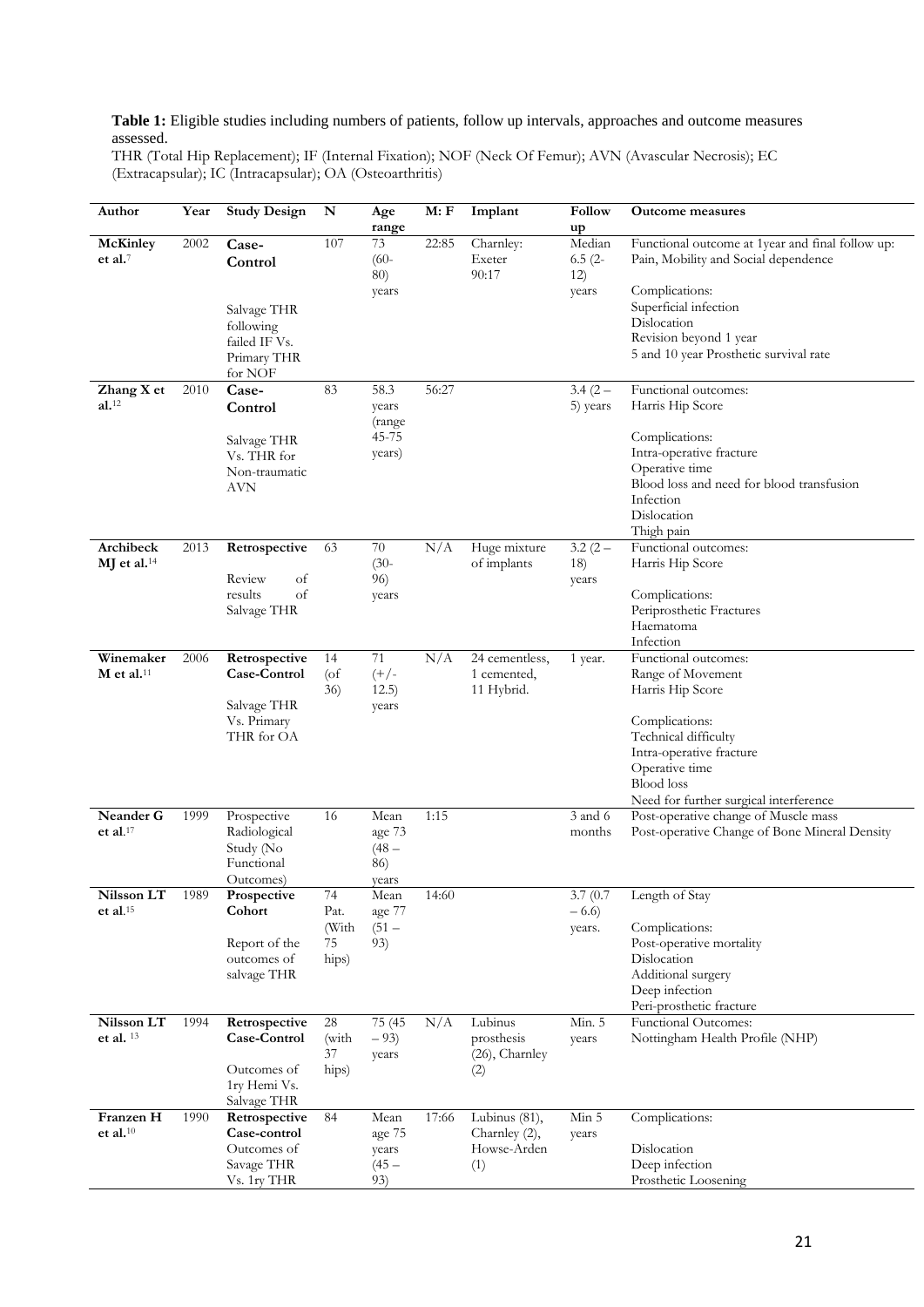|                             |      | for OA              |    |         |      |               |           |                                                  |
|-----------------------------|------|---------------------|----|---------|------|---------------|-----------|--------------------------------------------------|
| Mehlhoff                    | 1991 | Retrospective       | 14 | 65      | N/A  |               | Min.      | <b>Functional Outcomes:</b>                      |
| et al. $16$                 |      |                     |    | (range, |      |               | 2ys.      | Harris Hip Score                                 |
|                             |      | Analysis of the     |    | $35 -$  |      |               | Mean      | Leg-length discrepancy                           |
|                             |      | outcomes of         |    | 90)     |      |               | 34        |                                                  |
|                             |      | Salvage THR         |    | years   |      |               | months.   | Complications:                                   |
|                             |      |                     |    |         |      |               |           | Technical difficulty at time of surgery          |
|                             |      |                     |    |         |      |               |           | <b>Blood</b> loss                                |
|                             |      |                     |    |         |      |               |           | Operative time                                   |
|                             |      |                     |    |         |      |               |           | Deep infection                                   |
|                             |      |                     |    |         |      |               |           |                                                  |
| Ozturkmen                   | 2006 | <b>Case Control</b> | 34 | 68 (60) | 8:26 | Uncemented    | $5.2(2 -$ | Functional Outcomes:                             |
| $\mathbf{Y}$ . <sup>9</sup> |      |                     |    | $-75)$  |      |               | 7) years. | Merle D'Aubigne hip scores                       |
|                             |      | Salvage THR         |    | years   |      |               |           |                                                  |
|                             |      | for failed IF       |    |         |      |               |           | Complications:                                   |
|                             |      | Vs. 1ry THR         |    |         |      |               |           | Pain                                             |
|                             |      | for NOF             |    |         |      |               |           | Reoperation rate                                 |
| Blomfeldt                   | 2006 | <b>Case Control</b> | 41 | 80      | 3:38 | Anterolateral | 2 years.  | <b>Functional Outcomes:</b>                      |
| et al. <sup>8</sup>         |      |                     |    | (74.7   |      | (Modified     |           | Charnley Hip score                               |
|                             |      | Salvage THR         |    |         |      | Hardinge)     |           | Health Related Quality of Life (HRQoL) using the |
|                             |      | Vs. 1ry THR         |    | 85.3)   |      | approach.     |           | EQ-5D index score.                               |
|                             |      | for NOF             |    | ys.     |      | Cemented      |           | Katz ADL index                                   |
|                             |      |                     |    |         |      | Exeter stem   |           |                                                  |
|                             |      |                     |    |         |      | and OGEE      |           | Complications:                                   |
|                             |      |                     |    |         |      | acetabular    |           | General medical complications                    |
|                             |      |                     |    |         |      | component.    |           | Nerve palsy                                      |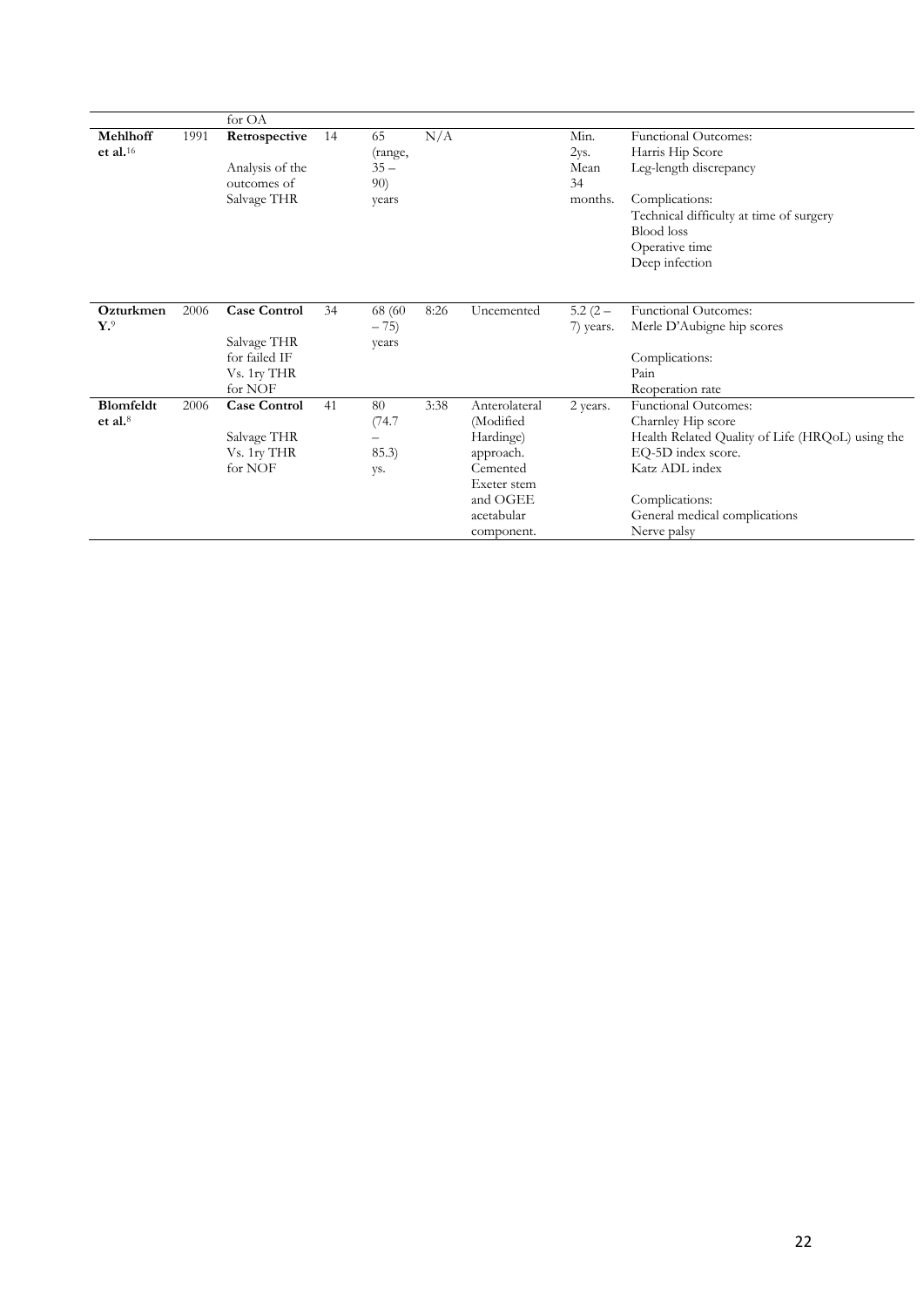#### **Table 2:** Fractures and procedures in different cohorts.

AVN (Avascular Necrosis); NU (Nonunion); OA (Osteoarthritis); IC NOF (Intracapsular Neck of Femur); EC NOF (Extracapsular Neck of Femur); THR (Total Hip Replacement)

| Paper                          | <b>Initial Fracture</b> | IF method                               | Duration<br>Mean    | <b>Cause of Failure</b>            | Time to THR                  | THR implant                                                  |
|--------------------------------|-------------------------|-----------------------------------------|---------------------|------------------------------------|------------------------------|--------------------------------------------------------------|
|                                |                         |                                         | to fixation failure |                                    |                              |                                                              |
| Archibeck et al. <sup>14</sup> | N/A                     | Cannulated<br>$-3$ or<br>$\overline{4}$ | N/A                 | $(24)$ , NU<br>Post<br>AVN<br>(7), | Not mentioned                | Didn't differentiate implants applied for failed IC NOF from |
|                                |                         | screws $(42)$                           |                     | traumatic OA<br>(24),<br>Early     |                              | implants applied for EC NOF.                                 |
|                                |                         | -Solid threaded pins (21)               |                     | fixation failure (8)               |                              | -Approach: N/A                                               |
|                                |                         |                                         |                     |                                    |                              | -Acetabular component: All Cementless [Titanium with screws  |
|                                |                         |                                         |                     |                                    |                              | and spiked Trilogy Zimmer].                                  |
|                                |                         |                                         |                     |                                    |                              | -Femoral component:                                          |
|                                |                         |                                         |                     |                                    |                              | Cementless, Calcar replacement systems, Cemented.            |
| McKinley et al. <sup>7</sup>   | Displaced (Garden 3-4)  | -3 Cannulated<br>screws                 | 5.5 months          | NU or fixation failure (89),       | Mean<br>5.5<br>$(0.5-4)$     | -Posterior approach.                                         |
|                                |                         | (107)                                   |                     | AVN (18)                           | months<br>after<br>the       | -Cemented (Using Second Generation techniques)               |
|                                |                         |                                         |                     |                                    | fracture                     | Charnley (90), Exeter (17)                                   |
| Blomfeldt et al. <sup>8</sup>  | Displaced (Garden 3-4)  | Not mentioned                           | Not mentioned       | NU (29), AVN (12)                  | $\overline{11(0-41)}$ months | -Modified Hardinge approach                                  |
|                                |                         |                                         |                     |                                    |                              | -Cemented THR (Exeter stem and OGEE acetabulum)              |
|                                |                         |                                         |                     |                                    |                              |                                                              |
| Ozturkmen et al.9              | Displaced (Garden 3-4)  | $-DHS(6)$                               | 6.5 months          | Fixation failure (18)              | Not mentioned                | -Uncemented THR                                              |
|                                |                         | -Cannulated Screws (28)                 |                     | NU (10)                            |                              | Acetabular component:                                        |
|                                |                         |                                         |                     | AVN(4)                             |                              | (CLS cup, Protek AG, Bern, Sweden)                           |
|                                |                         |                                         |                     | Segmental collapse (2)             |                              | (Rimcup, Biomet, Avrupa)                                     |
|                                |                         |                                         |                     |                                    |                              | Femoral components: (Protasul-100, Protek AG, Bern, Sweden)  |
|                                |                         |                                         |                     |                                    |                              | Hydroxyapatite coated with collar press-fit stem (F 40       |
|                                |                         |                                         |                     |                                    |                              | ergosystem, Biomet, Avrupa)                                  |
| Franzen et al. <sup>10</sup>   | Not mentioned           | -Four flanged nail.                     | Not mentioned       | Not mentioned                      | Not mentioned                | -Posterior approach                                          |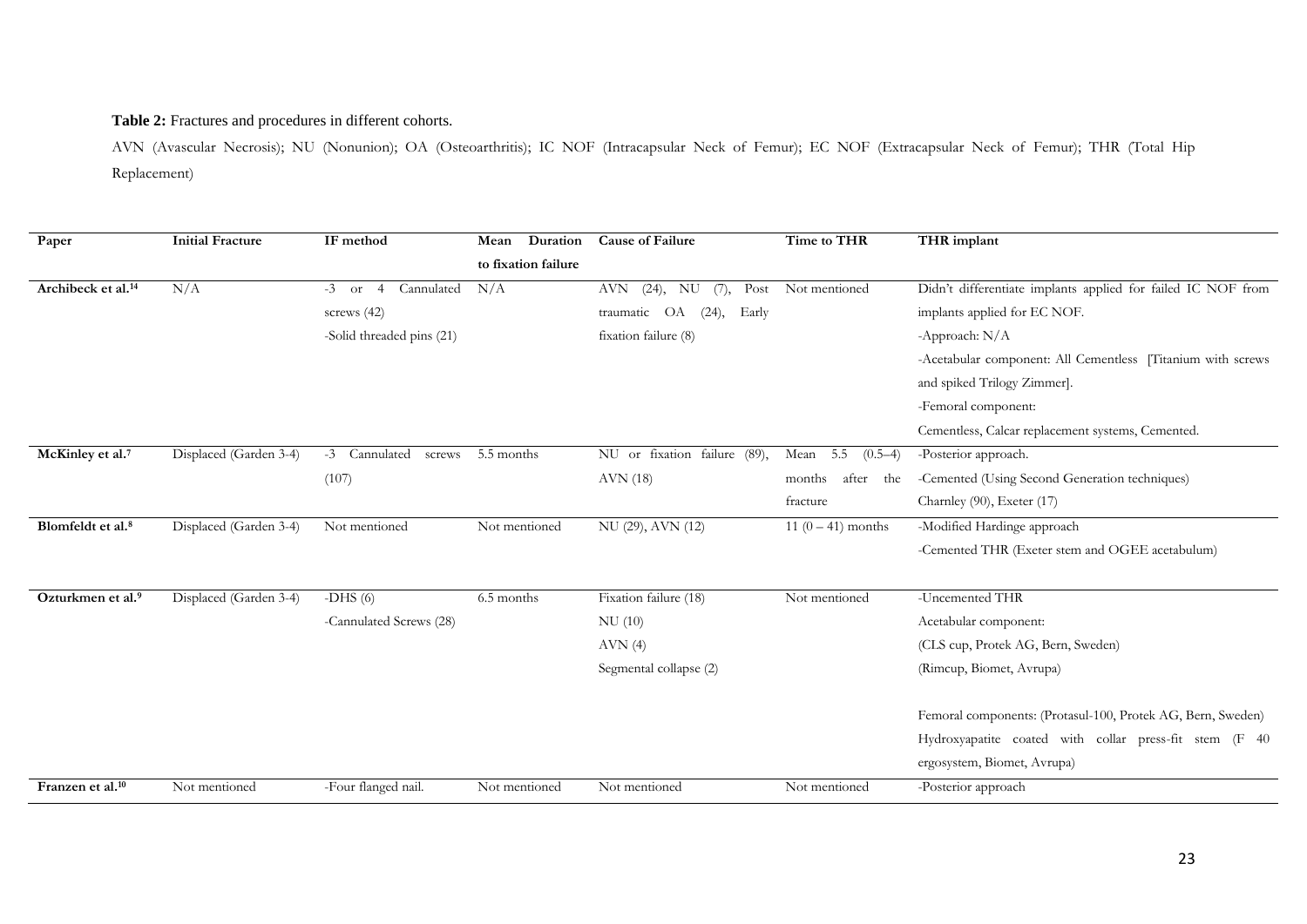|                                |                         | -Two hook pins.         |               |                                |                                                 | -All cemented: Lubinus (81), Charnley (2), Howse-Arden(1) |
|--------------------------------|-------------------------|-------------------------|---------------|--------------------------------|-------------------------------------------------|-----------------------------------------------------------|
| Winemaker et al. <sup>11</sup> | Not mentioned           | Pin and plate (22)      | Not mentioned | -Secondary OA (19)             | $\overline{97.2}$ months                        | -Direct Lateral Approach                                  |
|                                |                         | Cannulated Screws (14)  |               | $-AVN(17)$                     |                                                 | -Cementless (23)                                          |
|                                |                         |                         |               |                                |                                                 | -Cemented (4)                                             |
|                                |                         |                         |               |                                |                                                 | -Hybrid (9)                                               |
| Zhang et al. <sup>12</sup>     | Not mentioned           | Not mentioned           | 31.2 months   | AVN (83)                       | 31.2<br>(12)<br>20)<br>$\overline{\phantom{a}}$ | -Cemented                                                 |
|                                |                         |                         |               |                                | months                                          |                                                           |
|                                |                         |                         |               |                                |                                                 |                                                           |
| al 94<br>Nilsson et            | Not mentioned           | -Four flanged nail.     | Not mentioned | Not mentioned                  | Fracture to THR:                                | -Posterior approach                                       |
| Jarth. <sup>13</sup>           |                         | -Two hook pins.         |               |                                | $14(1 - 32)$ months                             | -All cemented: Lubinus (81), Charnley (2), Howse-Arden(1) |
| Nilsson et al 89               | -Displaced (71)         | -Four flanged nail      | 7 months.     | -NU $(66)$                     | IF to THR:                                      | -Posterolateral approach                                  |
| $J$ BJS. <sup>15</sup>         | -Undisplaced (4)        | -Hook pins              |               | -Segmental collapse (9)        | (0.4)<br>10<br>68)<br>$\overline{\phantom{m}}$  | -Cemented Lubinus (74)                                    |
|                                |                         |                         |               |                                | months.                                         | -Moore Hemi (1)                                           |
| Mehlhoff et al. <sup>16</sup>  | Not mentioned           | Not mentioned           | Not mentioned | $-AVN(10)$                     | IF to THR:                                      | Cemented                                                  |
|                                |                         |                         |               | -Loss of fixation (Fixation    | Mean: 31 months                                 | Cementless                                                |
|                                |                         |                         |               | failure) (1)                   |                                                 | Hybrid                                                    |
|                                |                         |                         |               | -NU $(6)$                      |                                                 |                                                           |
|                                |                         |                         |               | -Joint penetration by the nail |                                                 | Implant manufacturer: Not mentioned                       |
|                                |                         |                         |               | (4)                            |                                                 |                                                           |
| Neander G et al. <sup>17</sup> | -Displaced (Garden 3-4) | 2 parallel Olmed screws | Not mentioned | $-AVN(16)$                     | Initial<br>fracture<br>to                       | -Posterior approach                                       |
|                                | (16)                    |                         |               |                                | THR:                                            | -Cemented THR                                             |
|                                |                         |                         |               |                                | Mean 37 (12-144)                                |                                                           |
|                                |                         |                         |               |                                | months.                                         |                                                           |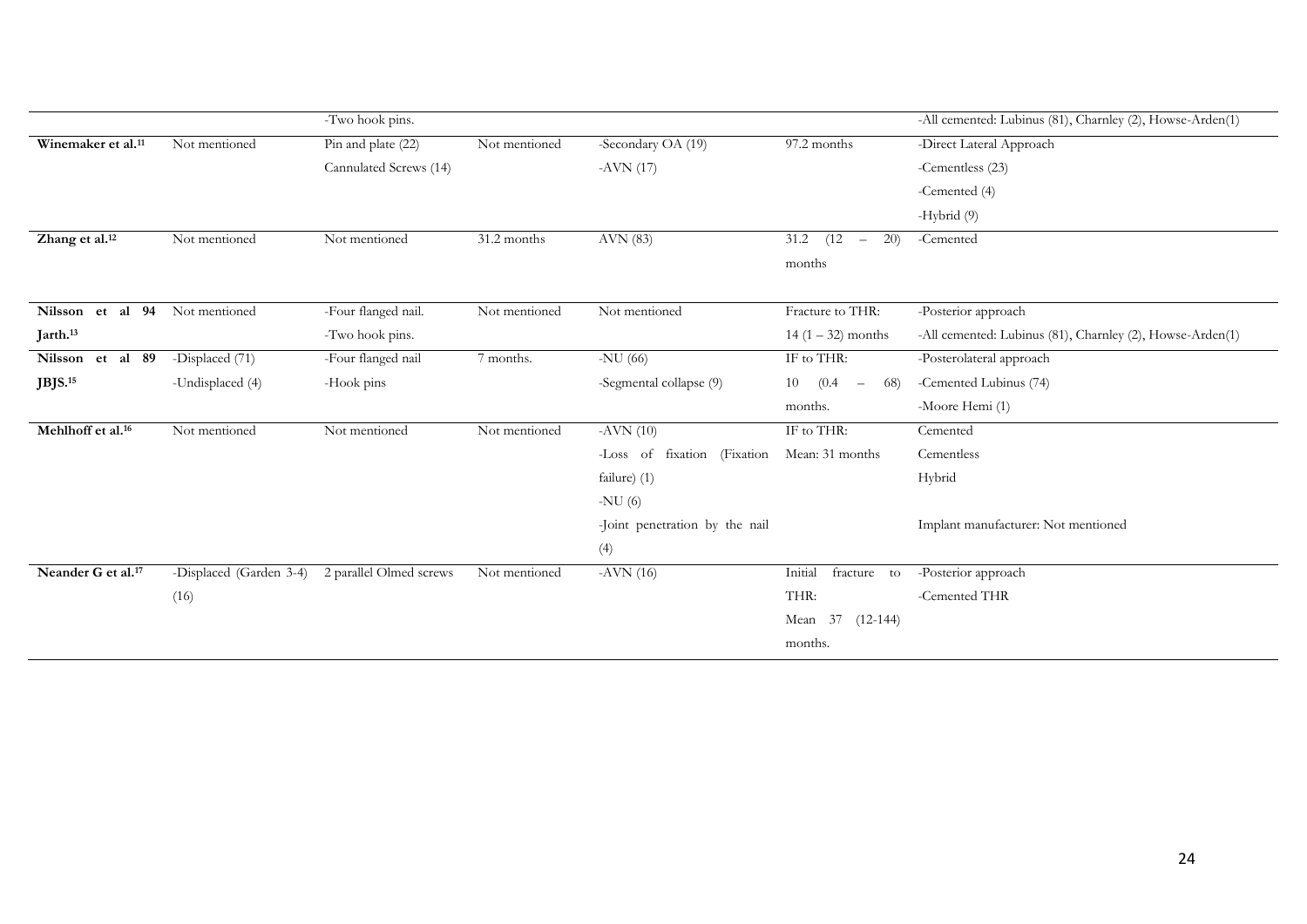**Figure a:** PRISMA Flowchart showing identification, screening and inclusion of studies for review.